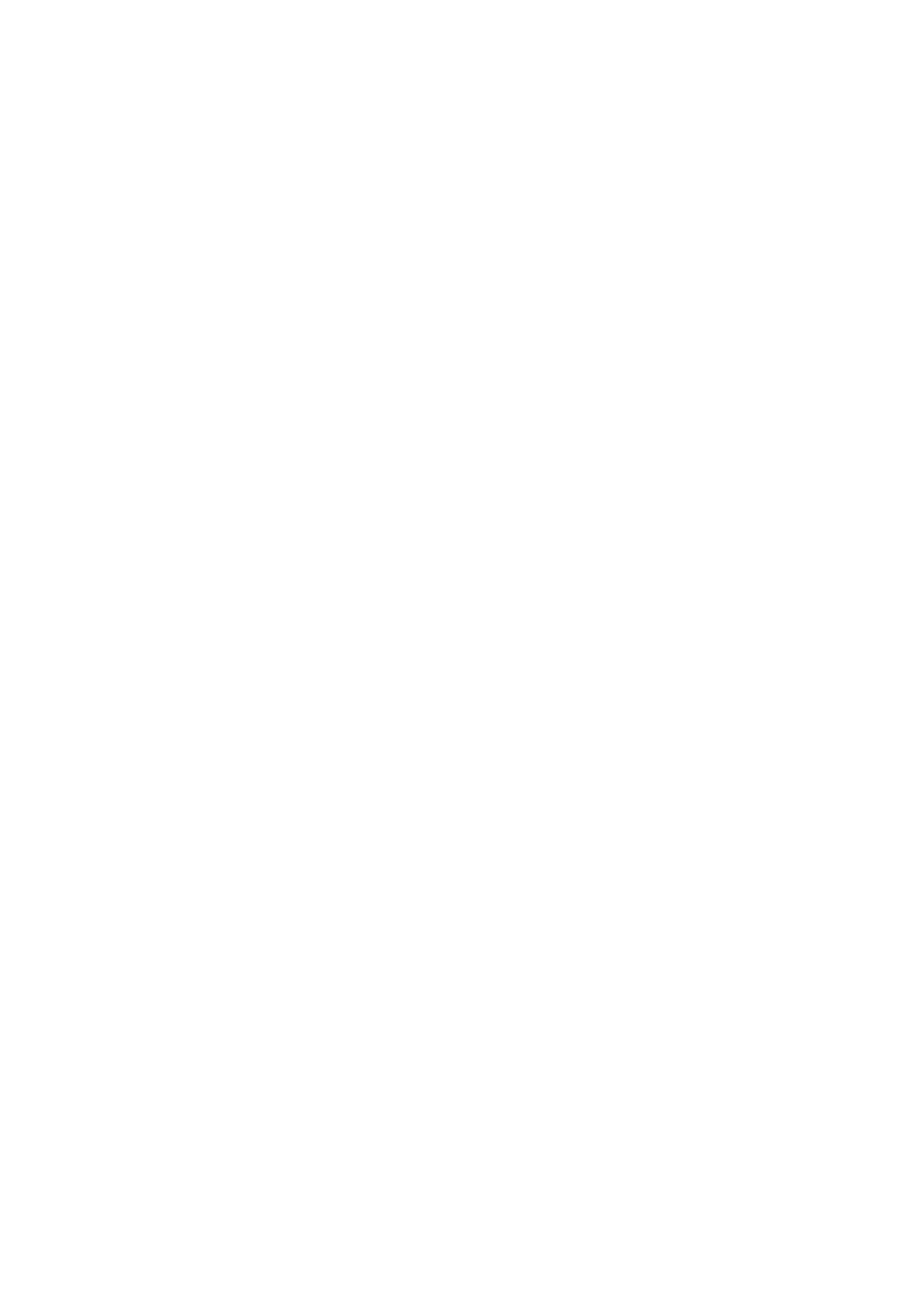# Making Music, Making Society

Edited by

Josep Martí and Sara Revilla Gútiez

Cambridge **Scholars** Publishing

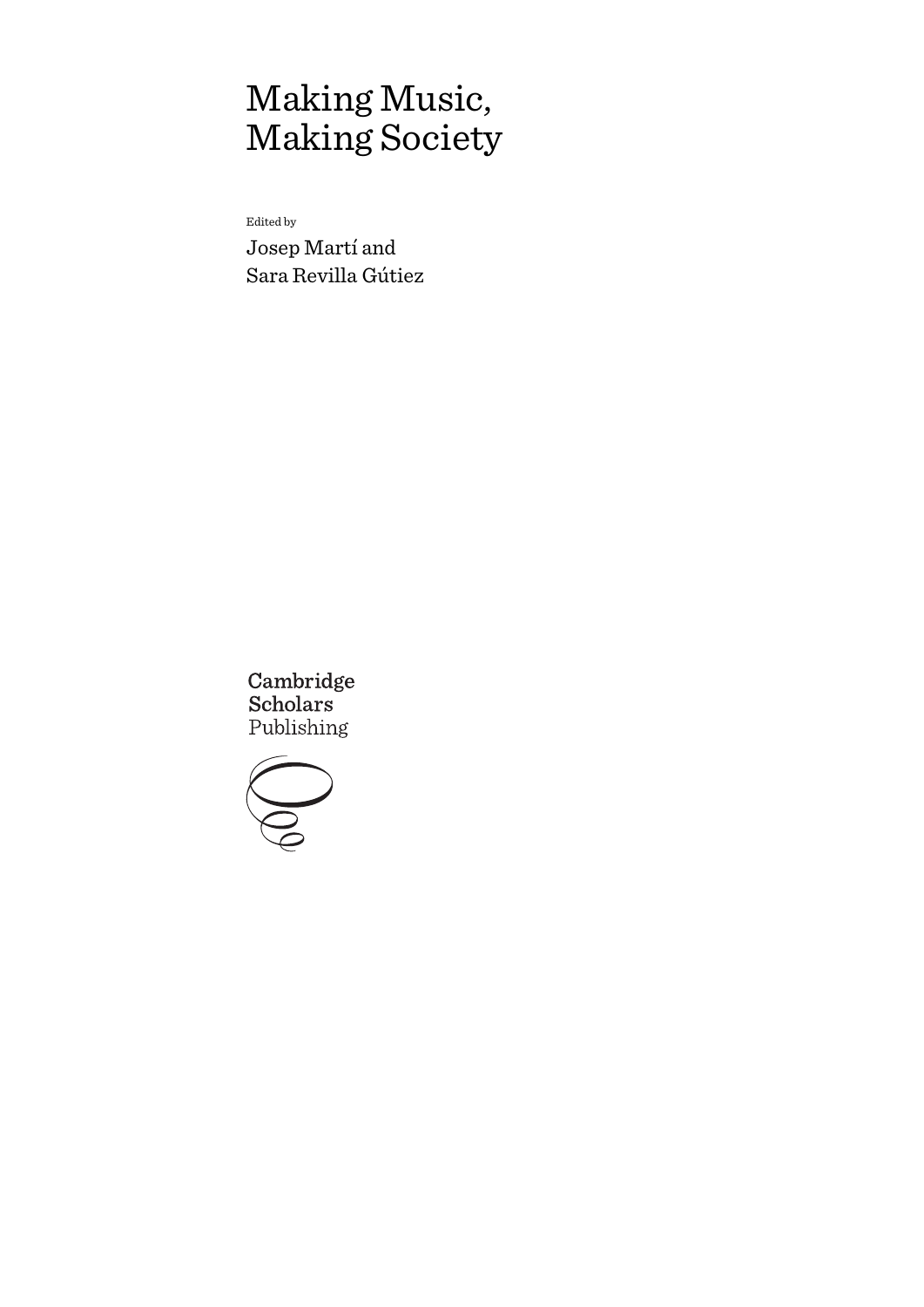Making Music, Making Society

Edited by Josep Martí and Sara Revilla Gútiez

This book first published 2018

Cambridge Scholars Publishing

Lady Stephenson Library, Newcastle upon Tyne, NE6 2PA, UK

British Library Cataloguing in Publication Data A catalogue record for this book is available from the British Library

Copyright © 2018 by Josep Martí, Sara Revilla Gútiez and contributors

All rights for this book reserved. No part of this book may be reproduced, stored in a retrieval system, or transmitted, in any form or by any means, electronic, mechanical, photocopying, recording or otherwise, without the prior permission of the copyright owner.

ISBN (10): 1-5275-0369-0 ISBN (13): 978-1-5275-0369-4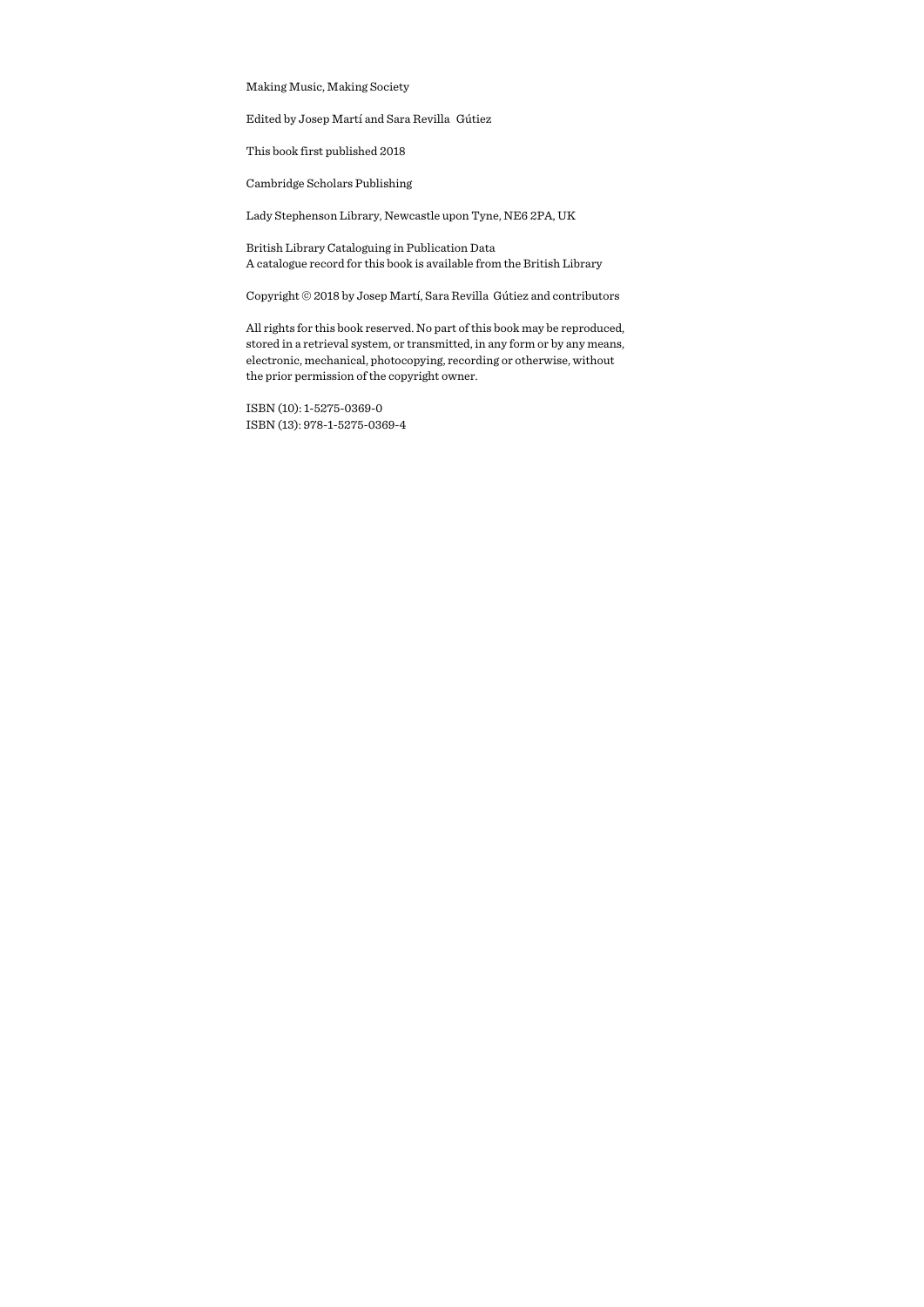## TABLE OF CONTENTS

| $\label{eq:1} \text{Introduction} \,\, \ldots \,\, \ldots \,\, \ldots \,\, \ldots \,\, \ldots \,\, \ldots \,\, \ldots \,\, \ldots \,\, \ldots \,\, \ldots \,\, \ldots \,\, \ldots \,\, \ldots \,\, \ldots \,\, \ldots \,\, \ldots \,\, \ldots \,\, \ldots \,\, \ldots \,\, \ldots \,\, \ldots \,\, \ldots \,\, \ldots \,\, \ldots \,\, \ldots \,\, \ldots \,\, \ldots \,\, \ldots \,\, \ldots \,\, \ldots \,\, \ldots \,\, \ldots \,\, \ldots \,\, \ldots \,\, \$<br>Josep Martí, Sara Revilla Gútiez |
|-------------------------------------------------------------------------------------------------------------------------------------------------------------------------------------------------------------------------------------------------------------------------------------------------------------------------------------------------------------------------------------------------------------------------------------------------------------------------------------------------------|
| <b>Part I: Some Theoretical Incursions</b>                                                                                                                                                                                                                                                                                                                                                                                                                                                            |
| Not Without My Music: Music as a Social Fact<br>Josep Martí                                                                                                                                                                                                                                                                                                                                                                                                                                           |
| Music as a Form of Social Interrelation<br>Franco Fabbri                                                                                                                                                                                                                                                                                                                                                                                                                                              |
| <b>Part II: Representing People through Music</b>                                                                                                                                                                                                                                                                                                                                                                                                                                                     |
| Strengthening National Ties: Muzică Populară in Moldova Region,<br>Romania<br>Sara Revilla Gútiez                                                                                                                                                                                                                                                                                                                                                                                                     |
| The Construction of Ethnic Identity through Music in Uganda<br>Linda Cimardi                                                                                                                                                                                                                                                                                                                                                                                                                          |
| <b>Part III: Music and Social Order</b>                                                                                                                                                                                                                                                                                                                                                                                                                                                               |
| How to Organise the World with Sounds and Beliefs:<br>On Pilaga Music Scene<br>Miguel A. García                                                                                                                                                                                                                                                                                                                                                                                                       |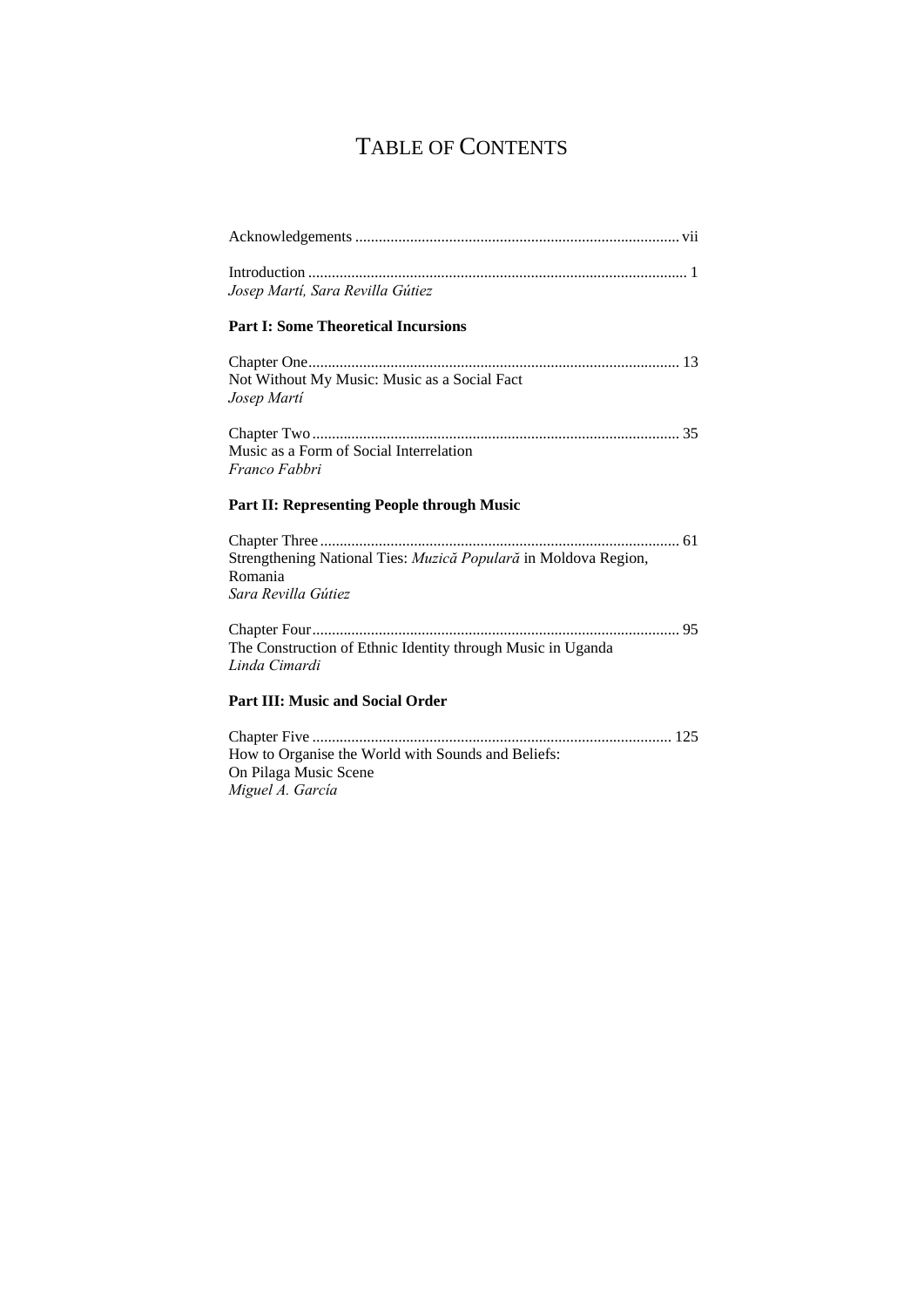| Symbolic Struggles on the Dance Floor in Barcelona: Cultural Identities |  |
|-------------------------------------------------------------------------|--|
| and Different Experiences of Salsa Dancing                              |  |
| Isabel Llano Camacho                                                    |  |

#### **Part IV: Music as Exchange**

Chapter Seven .......................................................................................... 169 "Listen to this!" The Practice of "Listening-with" to Recorded Music and the Affective Construction of Musical Taste *Marta García Quiñones* 

Chapter Eight ........................................................................................... 191 Resonating with Different Worlds: How Baka Music Practices Generate Sociality, Identities and Connection to Ritual Spirits *Doerte Weig*

#### **Part V: Applying Knowledge**

Chapter Nine ............................................................................................ 217 Shared Research Practices *On* and *About* Music: Toward Decolonizing Colonial Ethnomusicology *Susana Sardo* 

| Making Music and Musical Instruments: Making Society? |  |
|-------------------------------------------------------|--|
| Thoughts Based on Personal Experiences in the Field   |  |
| Bernhard Bleibinger                                   |  |
|                                                       |  |

|--|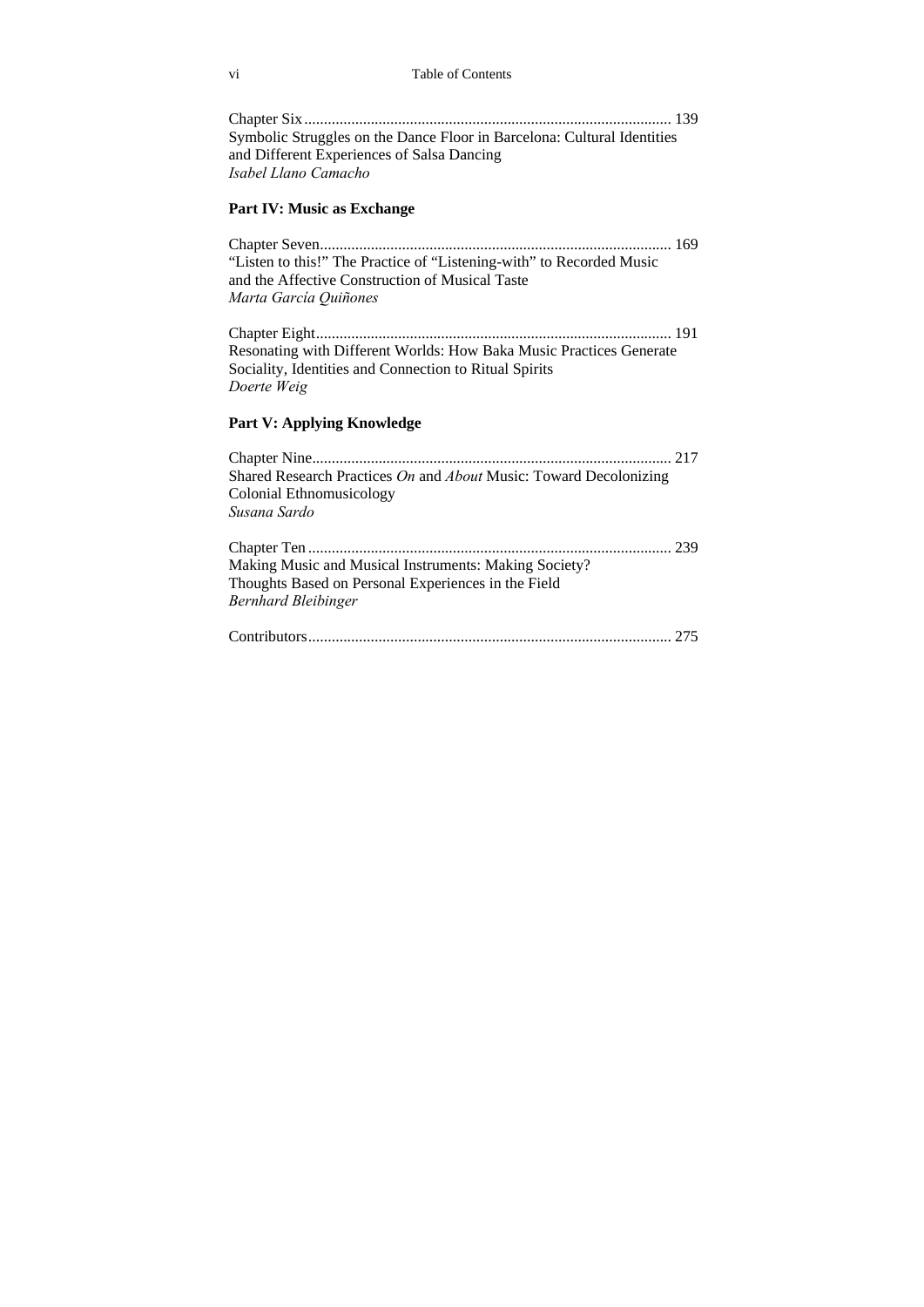## ACKNOWLEDGEMENTS

The editors are very grateful to the excellent collaboration of all its contributors, and especially to Caitlin Trathen for the linguistic revision of the text.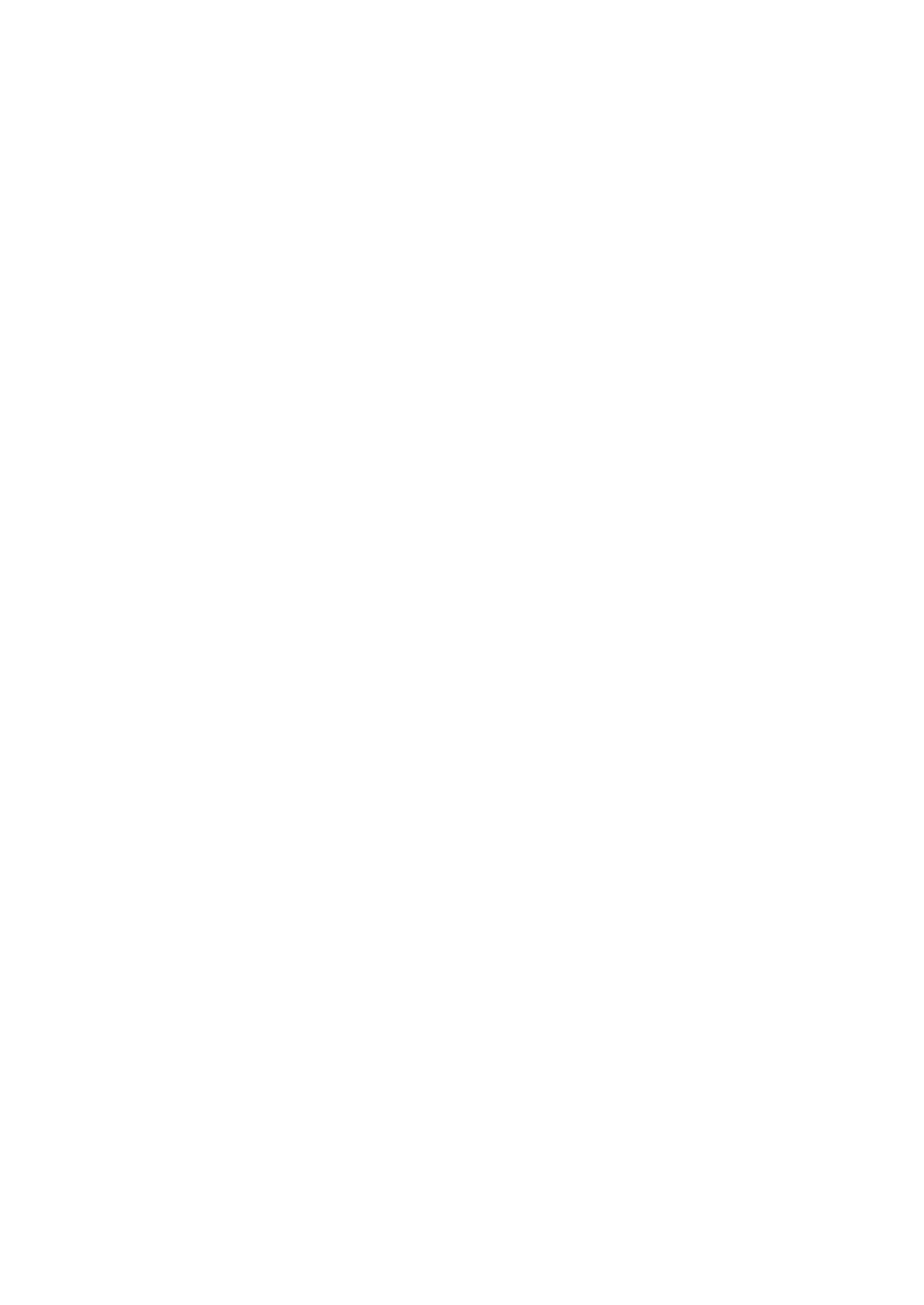### **INTRODUCTION**

### MAKING MUSIC, MAKING SOCIETY

### JOSEP MARTÍ, SARA REVILLA GÚTIEZ

Music generates sociability and at the same time is a product of sociability. Music arises, is made, is heard, is appreciated or criticised, it is bought and sold, used or it can also enter into oblivion, but this always *happens* within structures of relationships between individuals, structures which are formed by a few or millions of individuals. Music without society would be unthinkable, in the same way that we objectively do not know any society that manages without it. *Making Music, Making Society* is a book that departs from this reality.

The spheres of sociability that generate musical practices or that are generated from them are diverse (Born 2011). The musicians and other specialists who give life to a particular musical practice constitute one of these spheres, perhaps the most elementary. All those individuals, who can be understood as an audience, are also a part of another sphere of sociability with clearly differentiated internal dynamics from the former but are no less necessary. Additionally, we can detect other spheres. We can also speak about a sphere of sociability for the imagined communities (Anderson 1983) which we associate with certain musical practices: a country, a region, the "youth"—or a determined type of youth—, a particular social class, etc. Musical life usually also involves institutions of different kinds that contribute or enable the implementation of these different types of music. We can even count as a sociability sphere that which belongs to the academic field, those spheres constituted by musicologists, anthropologists, sociologists, etc. when they focus their interest on musical practices. Music, therefore cannot be understood without all these spheres of sociality that coexist in a complementary manner, intersect or even come into conflict amongst themselves.

In the different articles that make up this book, all these different spheres of sociability are represented in one way or another: Doerte Weig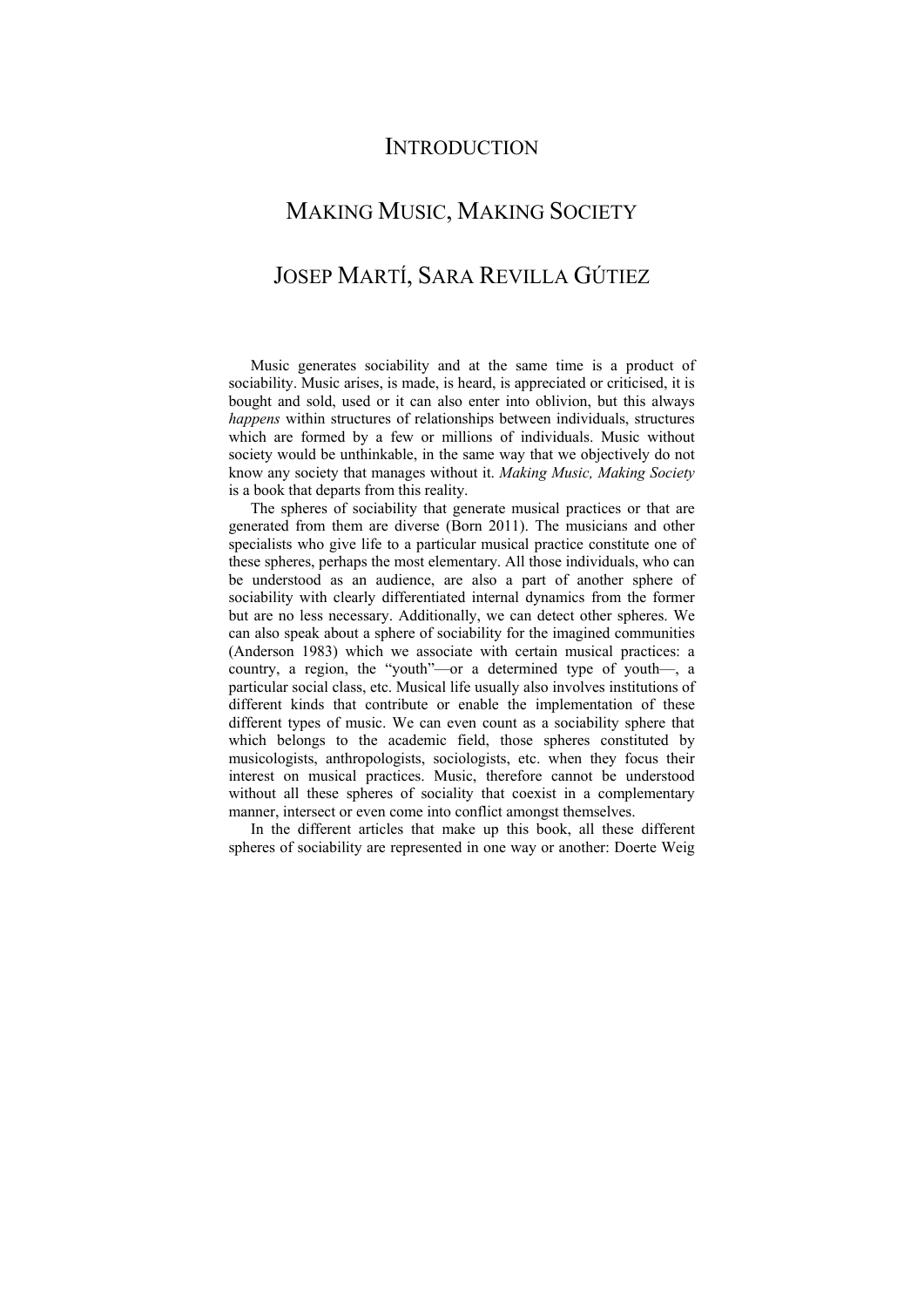#### 2 Introduction

speaks of the Baka in Gabon and how changing musical sources impact the performing sociability of their everyday life. Marta García Quiñones devotes a large part of her article to discuss another of these spheres, which has to do with the concept of "audience". The idea of the imagined community appears clearly in the articles of Linda Cimardi and Sara Revilla Gútiez; the first gives an account of how music is involved in the ethnic identity building in the Ugandan regions of Tooro and Bunyoro, while the second does the same in relation to Romania. The importance of the sphere of the institutional sociability is pointed out particularly in the contribution of Miguel A. García as this anthropologist writes about evangelism as an articulating force in the musical life of the Pilagá, in Argentina. This aspect is also present in Isabel Llano's article where, while focusing on the salsa practice in Barcelona, she contrasts "dance" studio", i.e. salsa that is learned in academies, with "street dance". And concerning the last sphere of sociability mentioned, that of scholars, the articles of Susana Sardo and Bernhard Bleibinger precisely deal with the kind of relationship that we can establish between researchers, when they are carrying out field work, and the studied communities. The idea that musical practices and society are closely imbricated is a no-brainer, notwithstanding this does not mean, as Franco Fabbri, in his article written for this book, says, that the different disciplinary approaches to music take it equally into account.

The importance that music has in the process of making up a society is clearly brought to light in the role that it plays in the three basic parameters of social logics: identity, social order and the need for exchange. If music is so important to us, it is because apart from its assigned aesthetic values, it fits closely with the dynamics of each of these three different parameters. These parameters are consubstantial to the social nature of the human being. Identity—personal and collective—is what defines us within a community and delimits us from others. The fact that we are social beings involves organisation, and one of the aspects of this organisation is social order, which is understood as structuring forms of social relations, as a set of rules and regulations that govern the relations between different individuals and the layers of a given society. The social logics of the need for exchange has to do with the fact that individuals can only survive if they conveniently articulate relations of exchange with other members of the society. Musical practices have much to say about who we are, how we are perceived, how we build ourselves, the place we occupy in society, how we understand social order and how we interact in our constant exchange of affordances. Music is not merely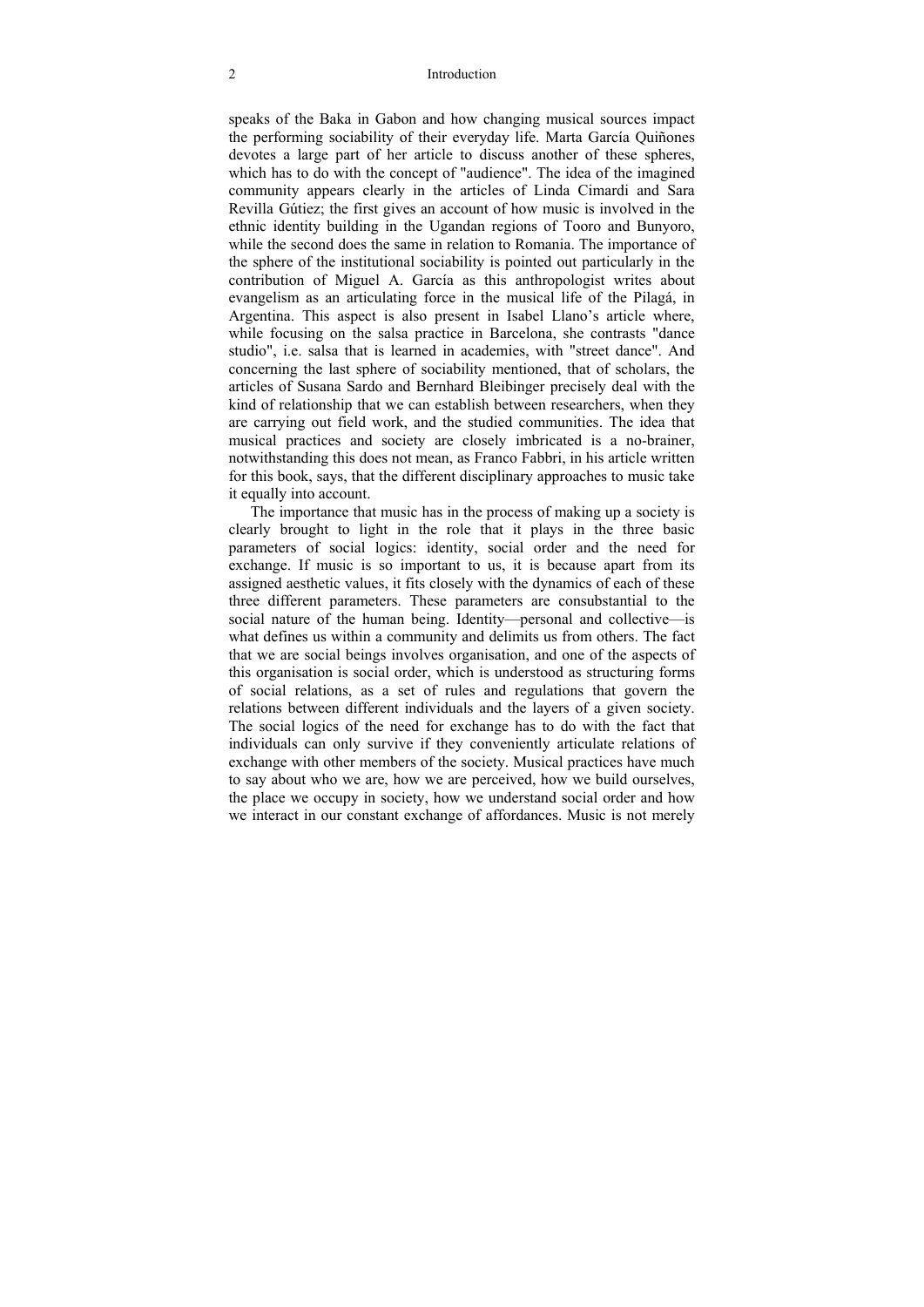something about the social but rather a social life itself, something capable of structuring the social experience (DeNora 2002).

These three parameters, identity, social order and exchange as they manifest in musical practices constitute the core of the book. The editors thought, however, that it would also be of interest to start the publication with two introductory articles that make direct reference to theoretical and conceptual aspects of what constitutes the main focus of the book: the close relationship between music and society, and to conclude the book with a section dedicated to the social application of music studies.

Josep Martí already provides in his article some clues that justify the articulation of the book since he focuses the text on the above mentioned three parameters of the social logic: identity, social order and humans' need to exchange what they have. The author bases his text on the premise that if society is the result of interacting individuals and individuals are the result of such interaction, this interaction happens among many other things including music. A certain attention is devoted to the discussion of the notion of situationality deemed essential to understand musical practices, and which also leads us to the notion of "sonotope". For Josep Martí, "relationality" is a key word. The world is made of relations, "being is relating" (Puig de la Bellacasa 2009: 309) and this is also so for everything that has to do with music and society.

Franco Fabbri in his article titled "Music as a form of social interrelation" departs from the question of how musicologists can grasp music through the understanding of human relations. Fabbri rightly poses the question whether music can really be excluded from human relations. This approach leads the author to make a foray into the very idea of "music" and what is meant by "extramusical". We can better understand what different musicologists really understand as music by looking at what "extramusical" means to them, as this last notion actually delimits the semantic field of music.

In fact, according to Franco Fabbri, it makes little sense to speak of "absolute music", and so long as music is exclusively defined through its aesthetic dimension, it will be difficult for music to be studied as a form of human interaction and social phenomena. The fact of recognising the social in music obviously implies a criticism to certain musicology trends, specifically those, which Philip Tagg—Fabbri tells us—puts under the umbrella of "conventional musicology". Not because these trends deny the social in the music but because what they deny or neglect is the heuristic value of these aspects for the discipline and, among other things, they also imply that, as an object of study, more value is given to some types of music than to others. These same criticisms, from some time ago, give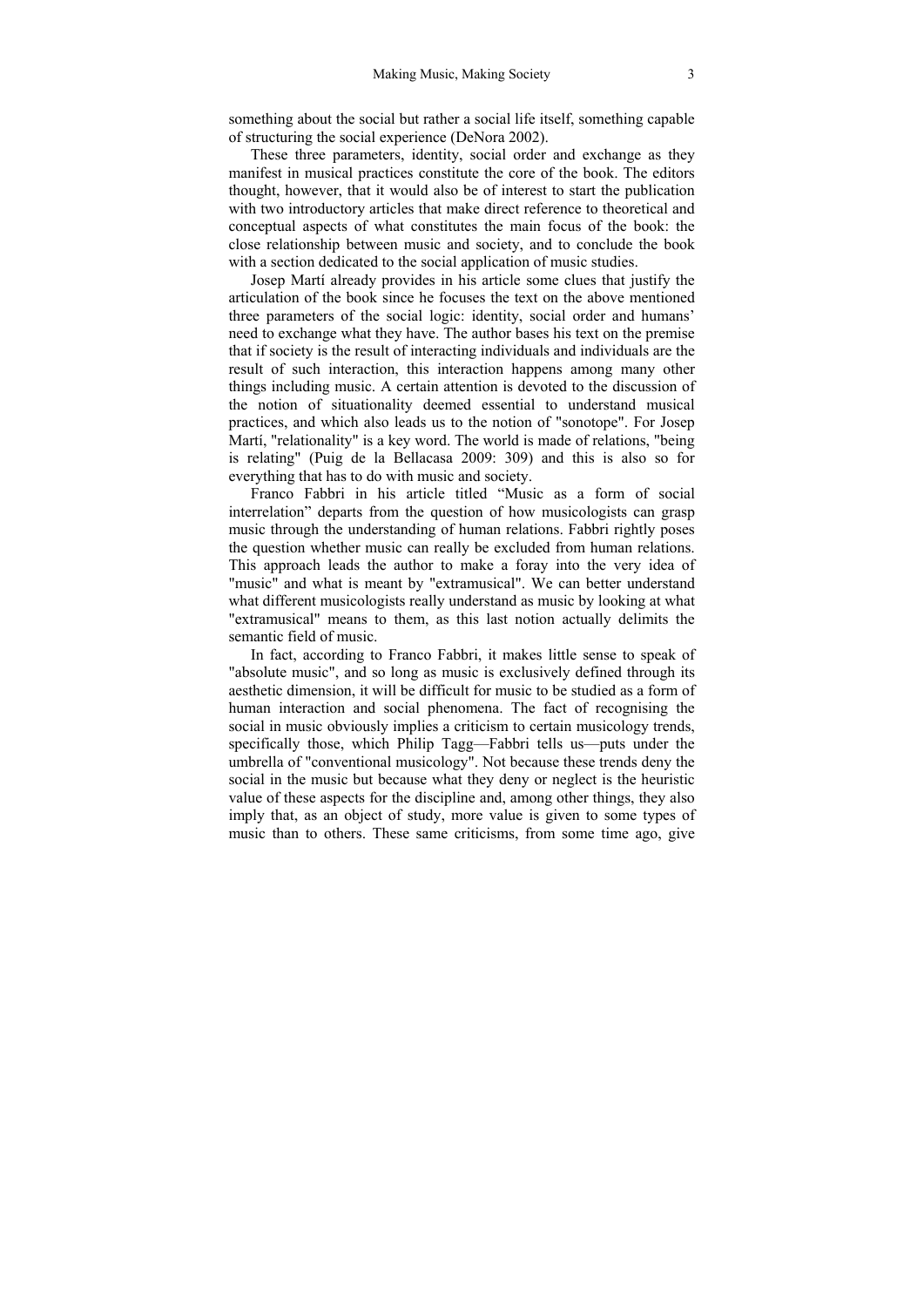#### 4 Introduction

strength to the argument that questions the prefix "ethno" for ethnomusicology<sup>1</sup>, something which Fabbri also refers to in his article for this book: Why can't ethnomusicologists and music anthropologists be called musicologists *tout court*?. One of the main arguments of Fabbri is the need to avoid the identification of musicology with the exclusive task of discovering and showing the immanent values of musical works on their alleged autonomy.

In reference to music as a social practice, one of the most important and clearly demonstrable functions is its contribution to the construction and maintenance of the sense of collective identity, for example class, age, religion or ethnicity. What kind of relationship can be established between music and identity? What is the role of music in shaping identities? How do identities manifest themselves in musical practices? We are well aware that identities are not essences but structures resulting from the interaction of individuals, structures, which, by the way, have much to do with the spheres of sociability mentioned before. And one of the reasons why music is perfectly embedded in the dynamics of collective identities is because it generates intense emotional experiences, experiences that are much more powerful than those processed by other cultural artefacts (Vila 2014: 22).

"Representing people through music", the second section of this book deals with the issue of identities that musical practices not only express but also contribute to generate. Concretely there are two articles focusing on the register of ethnicity based on empirical data, which the authors, Sara Revilla Gútiez and Linda Cimardi, have collected in Romania and Uganda respectively. These texts manifest three basic aspects that characterise the relationship between ethnicity and the musical phenomenon: consciousness, process, and contrast. Consciousness, because a nexus of identity between sound production and ethnic group is established; process, because music is not ethnic-identifying in nature but becomes it; and contrast, because the idea of differentiation or the need for certain diacritical elements is fundamental to the ethnogenesis processes (Martí 2000: 119).

In the first of the articles, "Strengthening national ties: *muzică populară* in Moldova region, Romania", Sara Revilla Gútiez focuses on the *muzică populară,* a term that we can understand as "the music of the people", mainly consisting of music reworkings that take from the sources of tradition. One interesting aspect that stands out in the article is the great social relevance that this type of music has, something that we can more easily find in Eastern Europe than in the West. In Romania, the former Communist regime already gave music a great importance in order to articulate the national identity and today musical practices continue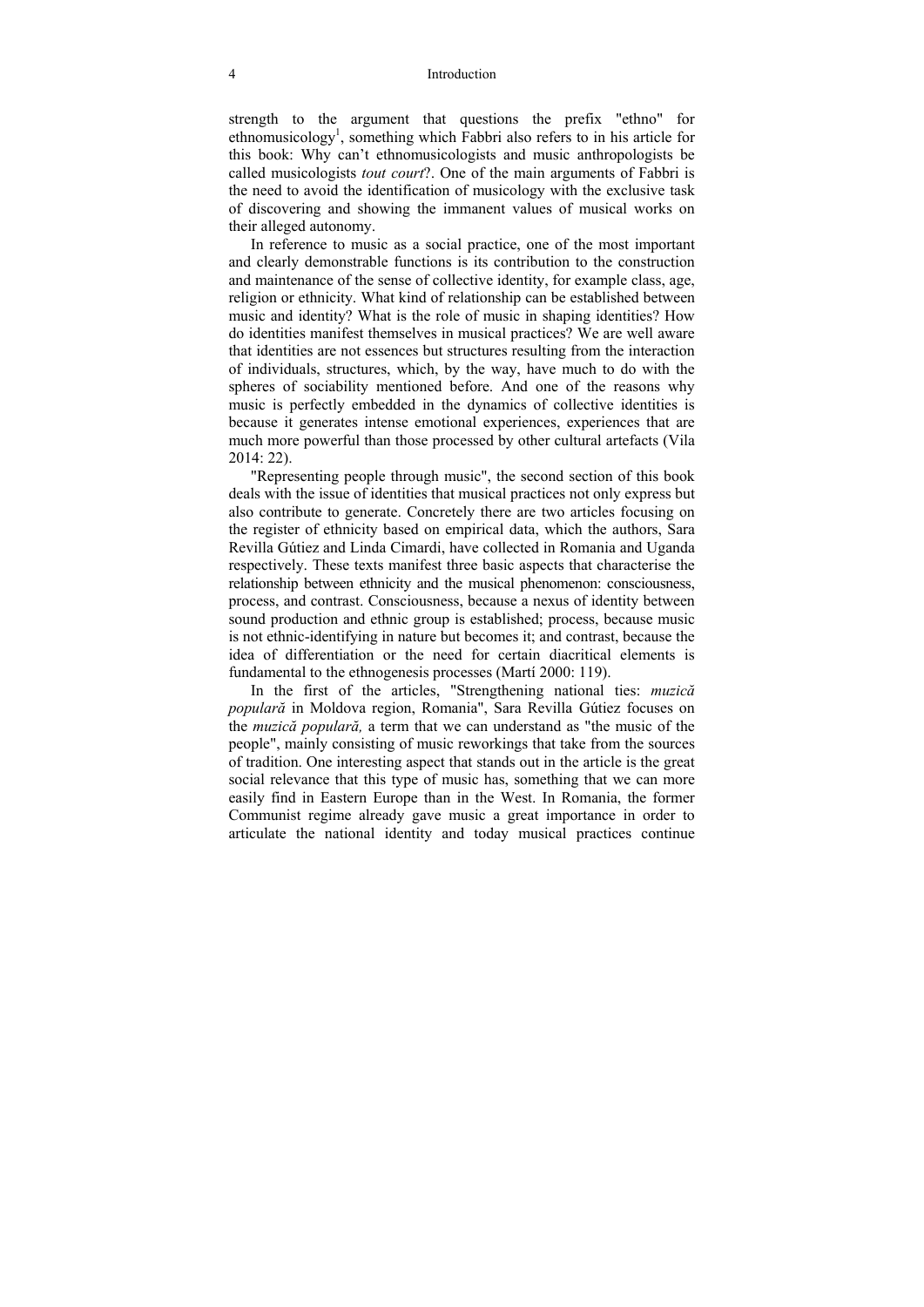fulfilling this function in this country. As the author of the article tells us, *muzică populară* is considered a reliable representation of Romanianness.

Although oriented in the tradition, or in an idealised vision of it, what is interesting about the *muzică populară* is that it avoids such models, which we could describe as a "museological" one, that is, extremely reified, in order to be able to adapt to the changing times. If on the one hand this fact facilitates greater social relevance, on the other hand it inevitably wakes up controversies about how authentic it is. We know that if the idea of "authenticity" is present in the controversies of many types of music, it is much more pronounced when the music in question is related to tradition.

Linda Cimardi's article also addresses the problem of ethnicity, but in this case in Uganda, more specifically in the Western regions of Tooro and Bunyoro. This African country, as happens in many sub-Saharan Africa countries, shows a great ethnic complexity, and as far as identity is concerned, according to the author, music, together with oral history and myth, constitutes its main means of expression.

It would be impossible to understand the processes of ethnogenesis without the specific moments that contribute to the construction and maintenance of the sense of group identity, and Cimardi offers us excellent examples of this. A good part of the article is focused on the *mpango*, a term that encompasses a set of drums, the type of music and dance that are associated with them as well as the ceremonial event in which they appear. The *mpango*, being a characteristic element of the traditional royal court of the Banyoro and Batooro, is an important symbol of ethnic identity. Linda Cimardi describes the changes that have occurred in recent decades in relation to the *mpango* which are a faithful testimony to the sense of identity in this Ugandan region.

It is particularly interesting the author's attention to the festival of traditional music and dance established in the year of national independence (1962) which periodically takes place in Ugandan schools. The article shows how the legacy of song and dance is adapted to fit the ideas that people have of different ethnicities. In these processes diacritical features are reinforced, something that is also characteristic of the folklorism dynamics.

If music is, among other things, a social fact, unavoidably it will affect the social order in one way or another. Jonathan Sterne was right stating that hearing is a sense that immerses us in the world (Sterne 2003: 15), but listening to music immerses us not in an amorphous world but in one that is already formatted in very specific social order structures and can be questioned and changed through musical practices. The third section of the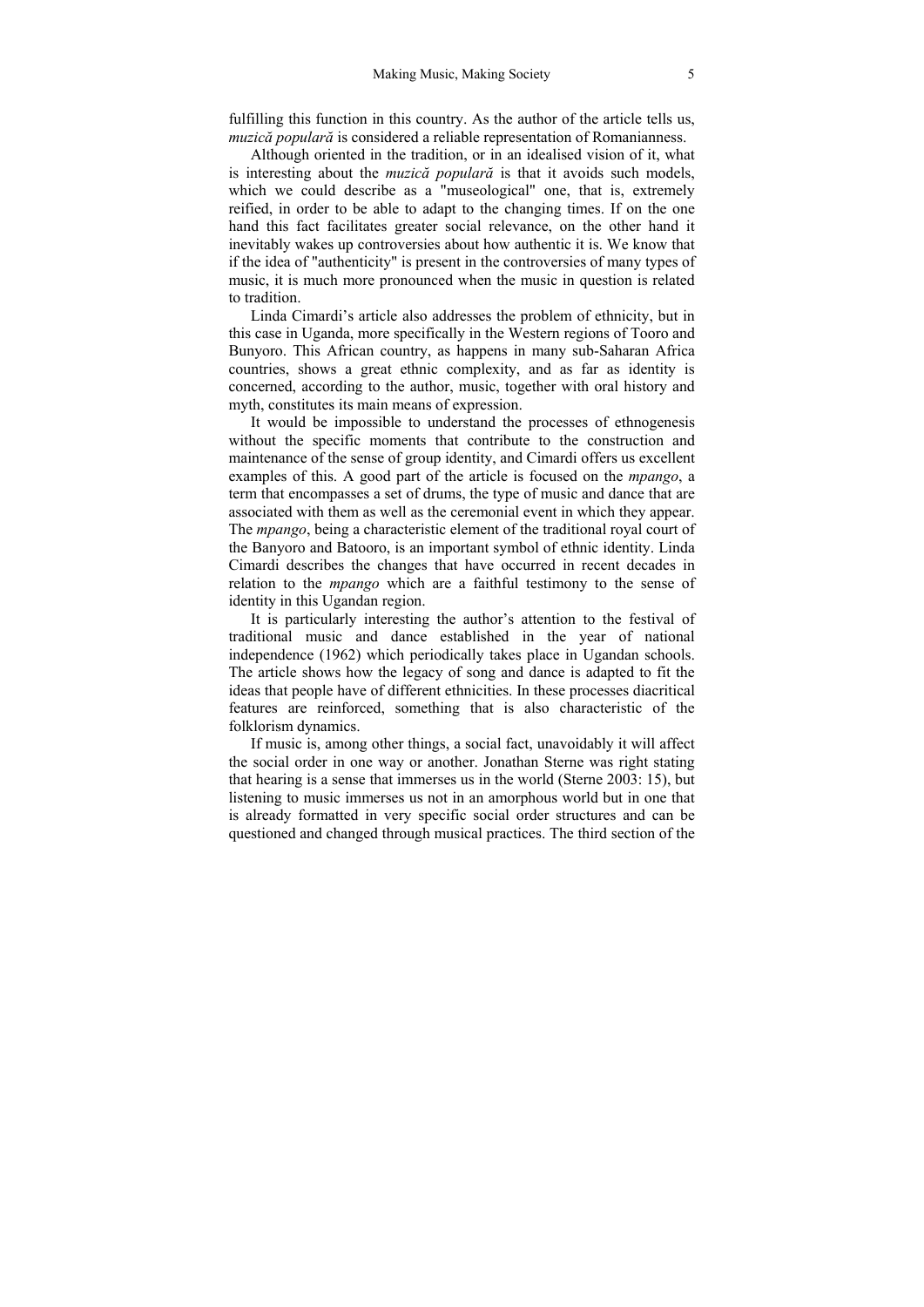book includes two chapters that invite us to reflect on music and social order. The text of Miguel A. García dealing with the Pilagá music scene falls squarely in this issue: "How to organise the world with sounds and beliefs". The Pilagá are one of the original peoples of the Argentine Chaco and they adopted evangelism toward the end of the 1940s. The author uses concepts such as "music scene", "net" and "connector"—the last two from Bruno Latour—to provide us with a description of how musical practices of the Pilagá are articulated with their religious beliefs and how they affect social life as well as the relationships with their surrounding society. Considering the Pilagá music scene as a network and establishing the musical practices and evangelism as connectors, the author concludes that the music scene is a key cohesive device of the Pilagá society.

The next chapter of this section has been written by Isabel Llano. As the author tells us, music plays an important role in articulating collective identities and she shows this through salsa dancing in Barcelona. Isabel Llano gives us an account of how people live salsa in the city of Barcelona, paying special attention to the collective of Latin American origin. The article is based on research carried out for her doctoral thesis which included extensive field work between the years 2006 to 2015 (Llano 2015).

Until the end of the 1990s, a period that coincides with the opening of the first salsa clubs in Barcelona, Latin American immigrants and the autochthonous population shared these spaces. In subsequent years, however, it is possible to observe a division of the salsa scene in Barcelona, which implies not only different kinds of audiences—Latinos and non-Latinos—but also the practice of different styles of dancing. While for Latinos salsa dancing is closely related to feelings and emotions and at times to political or social demands, non-Latinos in recent years show a tendency to regard salsa dancing more as a studio dance. The existence of two different spheres—that of street dance and that which is learned in academies, the so-called "dance studio"—is a central point in the article. These two trends represent not only two different ways of practising and understanding salsa, but they take place in different atmospheres also involving different norms and values that have to do with the social order. According to the author, the Latino style of salsa dancing has become a form of resistance to the imposition of European aesthetic values, which have become legitimised through salsa congresses within the international scene.

Musical practices, like any other human activity, always involve relationships, and therefore the idea of exchange. Music can be understood as a technology for human interaction and this is what has moved Marta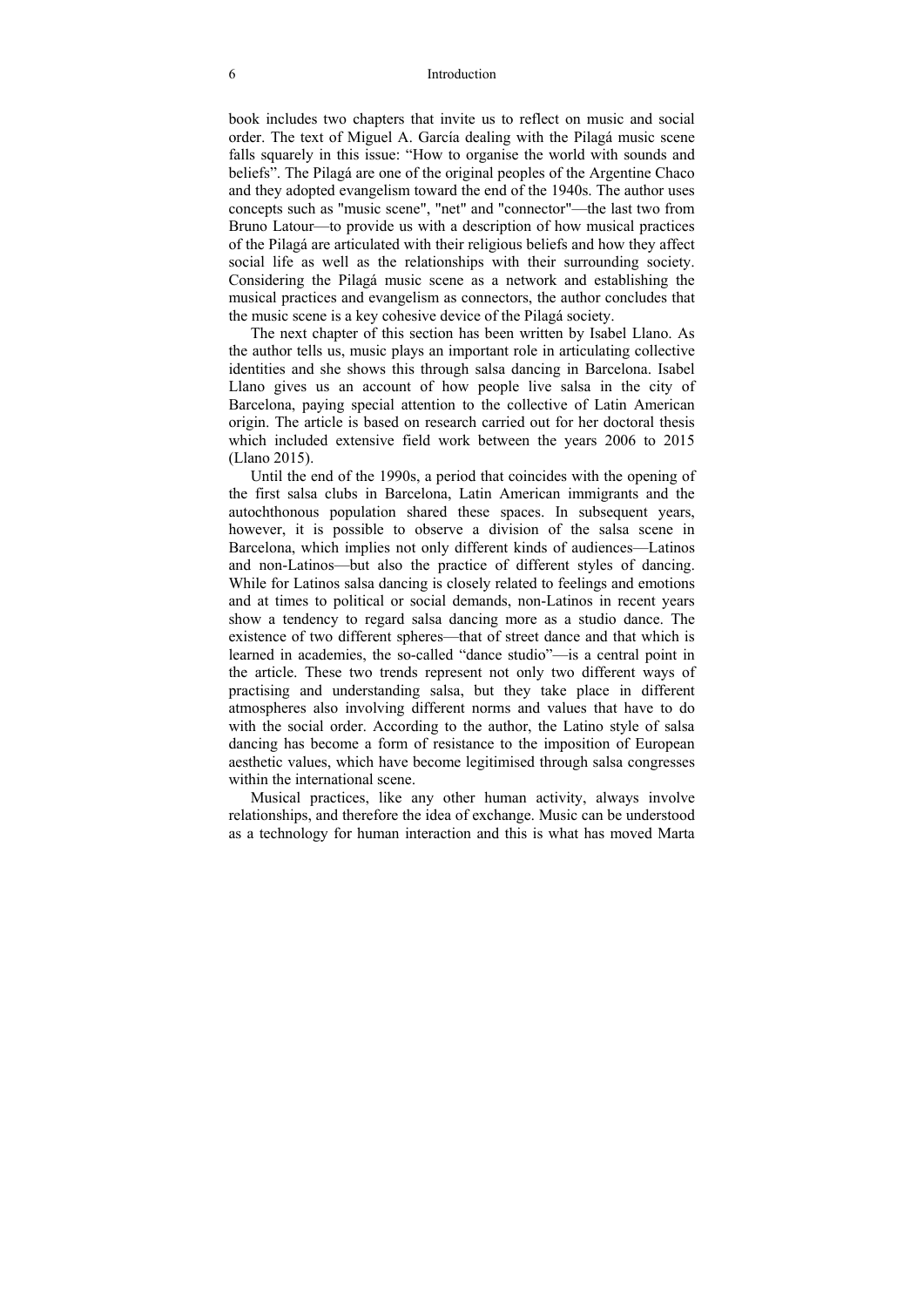García Quiñones to write her article "'Listen to this!' The Practice of 'Listening-With' to Recorded Music and the Affective Construction of Musical Taste". Today it is clear that listening is a performative, reflexive process in which the listener is indeed also a composer/performer (Bergh & DeNora 2009: 106), but what the author tells us is that there is a lack of academic attention to situations where people listen to records together. Her starting point is that "technologically mediated listening", such as listening to records or broadcasts, takes place not only in a solitary manner but also in collective listening practices. Marta Quiñones, after discussing works of some sociologists, especially Antoine Hennion and Tia DeNora, argues that it is necessary to go beyond their points of view and to elucidate how often musical meanings are built into social exchanges through listening to recorded music in groups at home, what Quiñones calls "listening-with". In the words of the author, this shared listening may provide occasions for sharing emotions, interacting physically, exchanging opinions, and shaping individual tastes in dialogue, thus contributing to the construction of musical taste.

This section of the book also includes Doerte Weig's article "Resonating with different worlds: how Baka music practices generate sociality, identities and connections to ritual spirits"*.* The contribution of this anthropologist to the book is based on her field work among the Baka in Gabon for which musicking and polyphonic singing constitute central aspects of sociality. The core of the article is the idea that the polyphonic music of the Baka, rather than expecting that it represents them symbolically as the classical homological model would maintain, forms part of a positive feedback loop between ritual practices and society. The main interest of the author is to emphasise the co-creativeness of sociality, musicking and collective sensoriality which contributes to the generative dynamics of cultural practices. At the same time, it analyses how the newly generated electronic sounds influence the social sphere and also the collective identity of the Baka.

The editors believe that a book with the title *Making Music, Making Society* could not conclude without giving due attention to this *making society* precisely through the generated knowledge about musical practices, namely the social application of musical research.

The two articles that are published in the last section of the book, "Applying knowledge", both provide a critical and, at the same time, constructive insight into the field work that is carried out in ethnomusicology and uphold the idea that there is a need to focus on it in regards to its social application. Susana Sardo's contribution "Shared Research Practices on and about music: toward decolonising colonial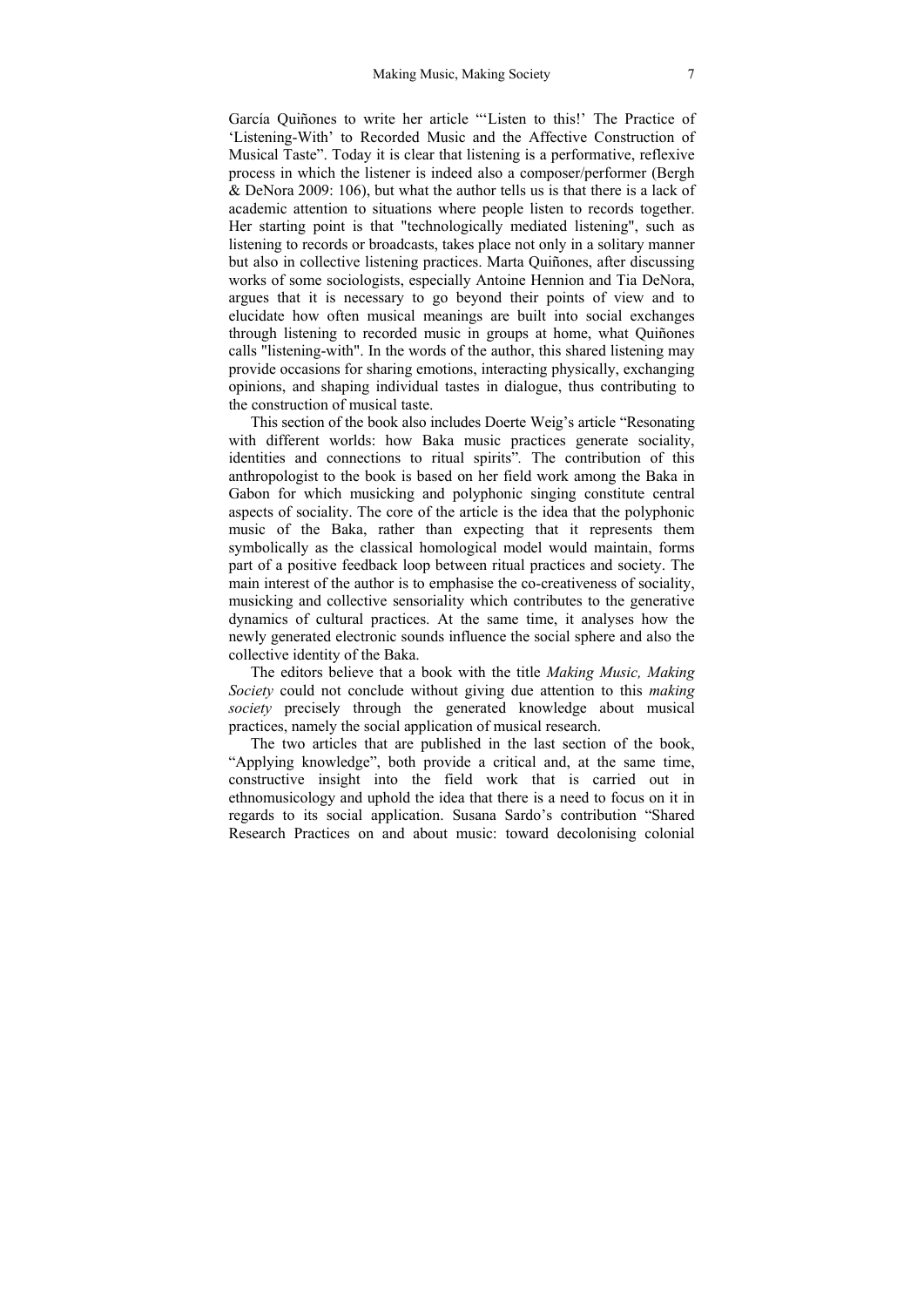#### 8 Introduction

ethnomusicology", shows a critical approach to the canonical practices of research and raises the idea of shared research practices in music and ethnomusicology. Bernhard Bleibinger in his article also speaks of "decolonisation" within the concrete activity of ethnomusicological field work. The author understands this as—in his own words—not only rethinking and undoing old "superiorisms", but also acting, i.e. performing, accordingly.

Both contributions have to do with the issue of the social application of musicology, something of interest in the academic milieu<sup>2</sup>, and that in *grosso modo* shows two different orientations. The first one concerns the type of research that it intends to produce and the second the attitudes of the researcher in his or her work. According to the first orientation, the subject and aims of the research can be conceived in terms of "social relevance" so that the purpose of the research goes beyond the merely academic interest although the researcher does not abandon his/her traditional role. The transfer of the attained knowledge with social interest can be made through a "trophic chain" made up of different individuals or specialists that can range from the researcher to the social activist through teachers, journalists, administration personnel, etc. The other position, without being incompatible with the first and which is what both Sardo and Bleibinger advocate in their respective texts, is the direct involvement of the researchers, for instance through their field work.

Both authors of this last section construct their reasoning from their direct experience in research work: migrant communities in Lisbon, Goans and Cape Verdeans, in the case of Susana Sardo, and different scenarios in Tanzania, South Africa and Germany in the case of Bernhard Bleibinger. Sardo describes new research practices, which she defines as "shared research practices". What is intended by this is to attain a dehierarchisation of knowledge in more ecological relations between different subjects involved in research. In a context of decolonial epistemology, Sardo's article proposes an ethnomusicological practice of dialogical, participatory and collaborative kind, so that we can talk of an engaged ethnomusicology. Bleibinger is particularly interested in a methodological discussion on the impact of fieldwork research in the context of study. Going beyond a reflective ethnography which leads to questioning the neutrality of academics, the author defends the need for an applied ethnomusicology and Transcultural Music Studies by which researchers are actively socially involved.

In a nutshell, the publication of this book hopes to contribute to a better knowledge of the world of musical practices and at the same time to the individuals who in their quality of social beings produce them. As we said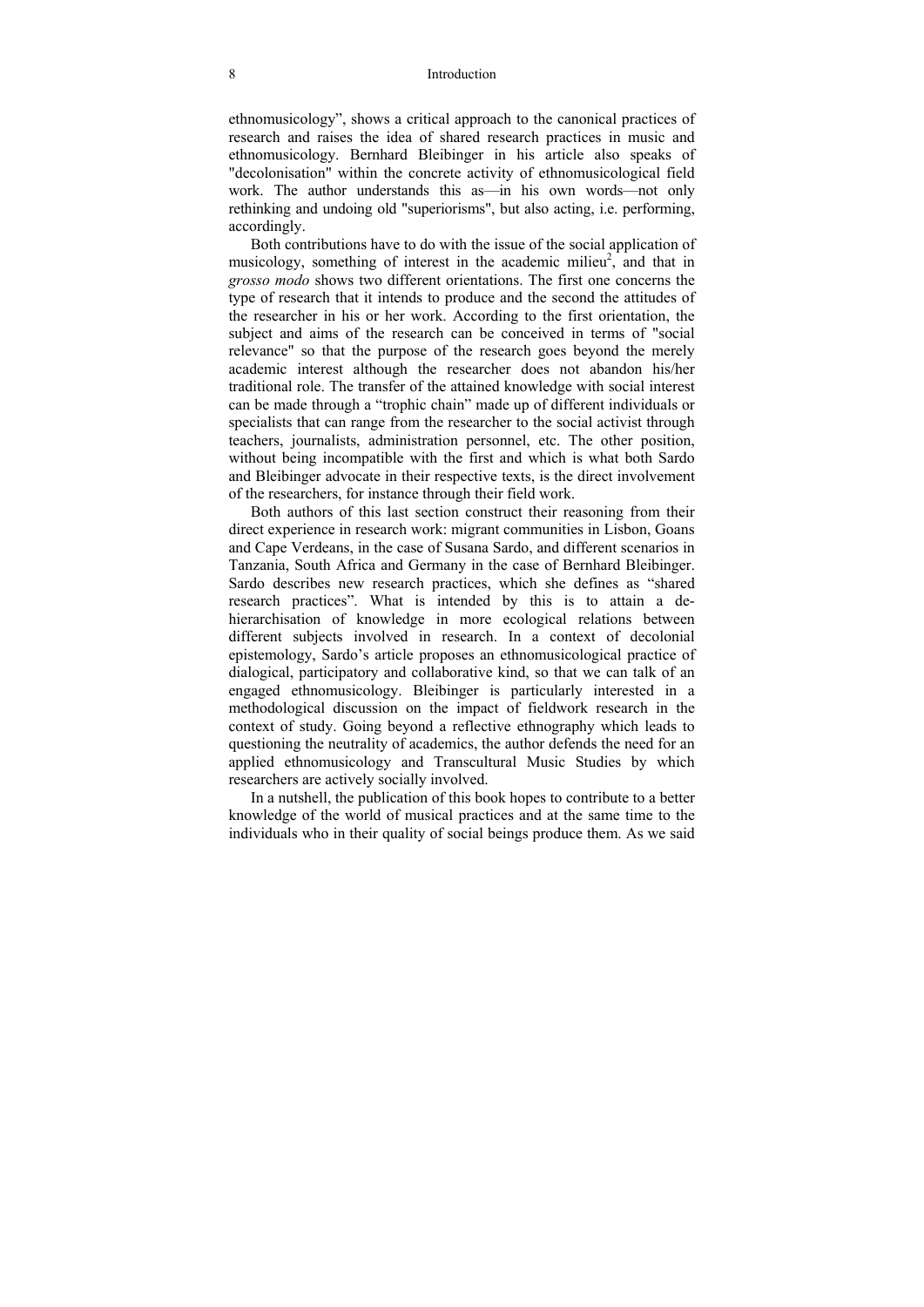at the beginning of this introduction, without society there would be no music, and without music there would be no society as we know it.

#### **Notes**

 $<sup>1</sup>$  Let us remember that already Charles L. Seeger, at the beginning of the 1960s,</sup> advocated abandoning the term "Ethnomusicology" in favour of "Musicology" (1961, 1970). See also Martí 1997.

<sup>2</sup> See for instance: Pettan and Titon (eds).

#### **Bibliography**

- Anderson, Benedict. 1983. *Imagined communities: reflections on the origin and spread of nationalism*. London: Verso.
- Bergh, Arild, and Tia DeNora. 2009. "From Wind-Up to iPod: Techno-Cultures of Listening." In *The Cambridge Companion to Recorded Music,* edited by Nicholas Cook, Eric Clarke, Daniel Leech-Wilkinson and John Rink, 102-15. Cambridge: Cambridge University Press.
- Born, Georgina. 2011. "Music and the Materialization of Identities." *Journal of Material Culture* 16 (4): 376-88.
- DeNora, Tia. 2002. "Music into action: performing gender on the Viennese concert stage, 1790-1810." *Poetics* 30: 19-33.
- Llano, Isabel. 2015. "La salsa en Barcelona: inmigración, identidad, músicas latinas y baile." PhD diss., Universitat Autònoma de Barcelona.
- Martí, Josep. 1997. "¿Necesitamos aún el término 'etnomusicología'?" *Revista de Musicología* 20 (2): 887-94.
- —. 2000. *Más allá del arte. La música como generadora de realidades sociales.* Sant Cugat del Vallès: Deriva.
- Pettan, Svanibor, and Jeff Todd Titon, eds. 2015. *The Oxford Handbook of Applied Ethnomusicology*. Oxford: Oxford University Press.
- Puig de la Bellacasa, M. 2009. "Touching technologies, touching visions: The reclaim of sensorial experience and the politics of speculative thinking." *Subjectivity* 28: 297-315.
- Seeger, Charles L. 1961. "Semantic, logical and political considerations bearing upon research in ethnomusicology." *Ethnomusicology* 5 (2): 77-80.
- —. 1970. "Toward a Unitary Field Theory for Musicology." *Selected Reports in Ethnomusicology* 1 (3): 171-210.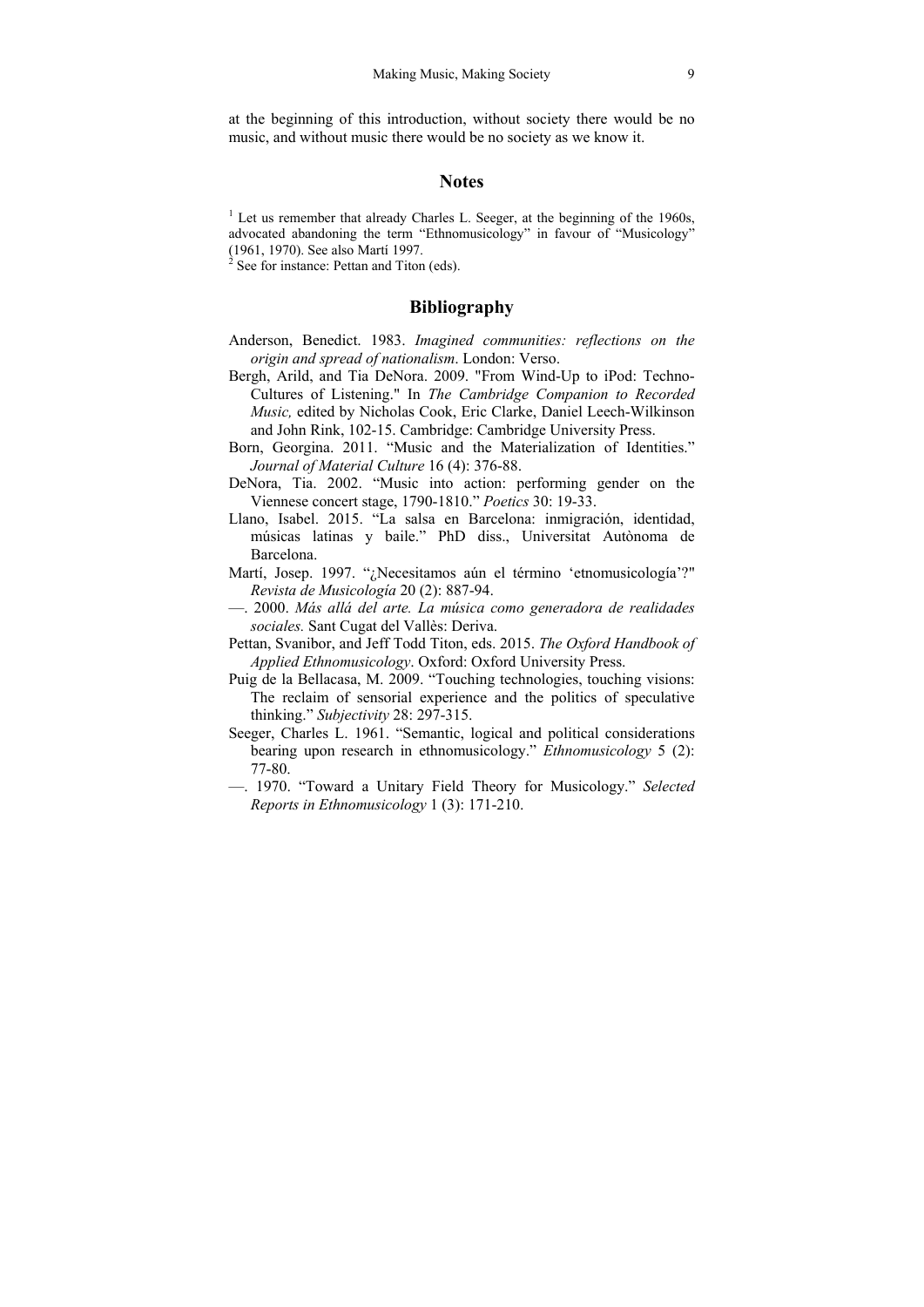#### 10 Introduction

- Sterne, Jonathan. 2003. *The Audible Past: Cultural Origins of Sound Reproduction.* Durham & London: Duke University Press.
- Vila, Pablo. 2014. *Music and Youth Culture in Latin America: Identity Construction Processes*. Oxford: Oxford University Press.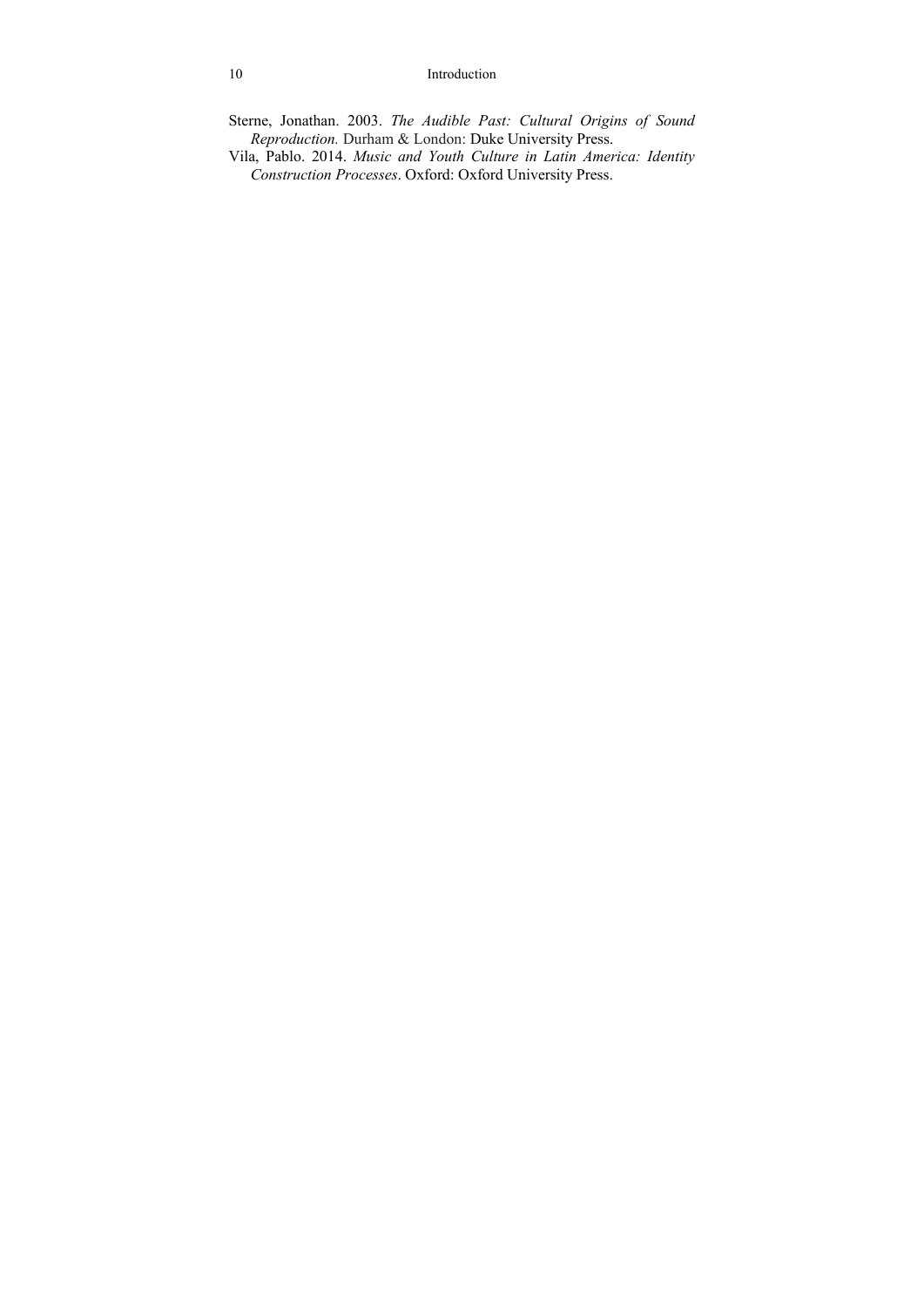## **PART I:**

## **SOME THEORETICAL INCURSIONS**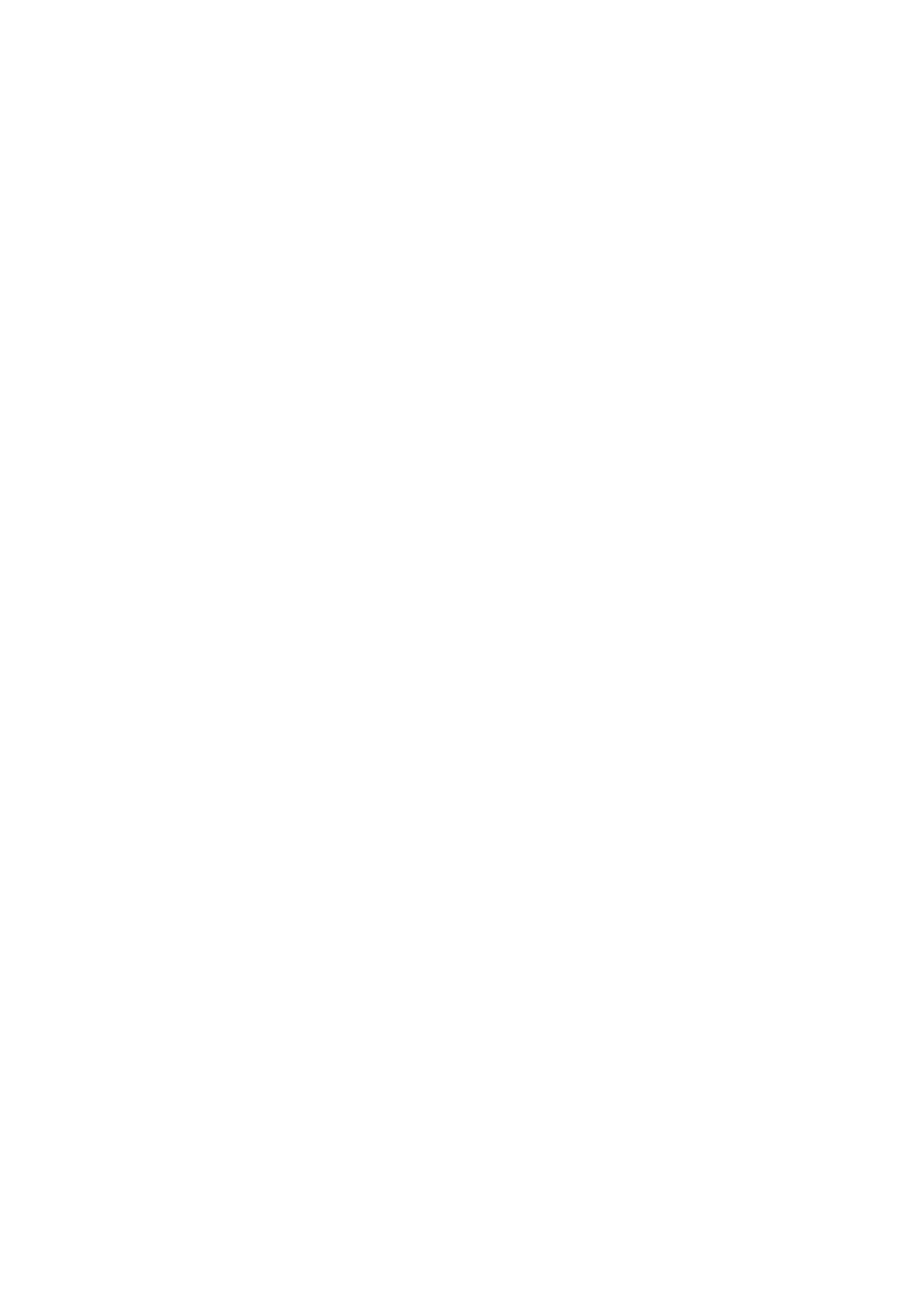## CHAPTER ONE

## NOT WITHOUT MY MUSIC: MUSIC AS A SOCIAL FACT<sup>1</sup>

## JOSEP MARTÍ

*Abstract*. *Society is not a mere sum of individuals but the result of interacting individuals, and individuals are also the result of such interaction. This article draws from the idea that this interaction, that constructs us as individuals, happens also through music. The importance that music has in the process of making up a society is clearly brought to light in the role that it plays in the three basic parameters of the social logics: identity, social order and the need for exchange. Given that all these aspects are implemented in situations, there is the need to give the appropriate heuristic value to the situation as a discrete unit of analysis. The epistemic value of situations lies in the fact that we can hardly understand social phenomena in general without taking into consideration the social behaviours in specific situations (Knorr-Cetina 1988). It is in concrete situations where practices develop, i.e., "actions", and "most cultural knowledge is stored in actions rather than in words" (Carlson 1996: 27).* 

*We, as individuals, would be incomprehensible without the constant exchange with other people but we also can affirm that without many of the things that surround us, we ontologically could not be. And in this regard, music, as technology, can also be conceived as a real extension of our body. Our present society has created and developed powerful musical technologies and media, and these, as actants (Latour 2005), have made possible the emergence of a total musical availability and a new subject characterised by the all-embracing musical listening. With this new subject, the possibility of implementing itself in music is offered as never before. Today we have the possibility to live being constantly embedded in music, and this is what enables music to become a real extension of our body.*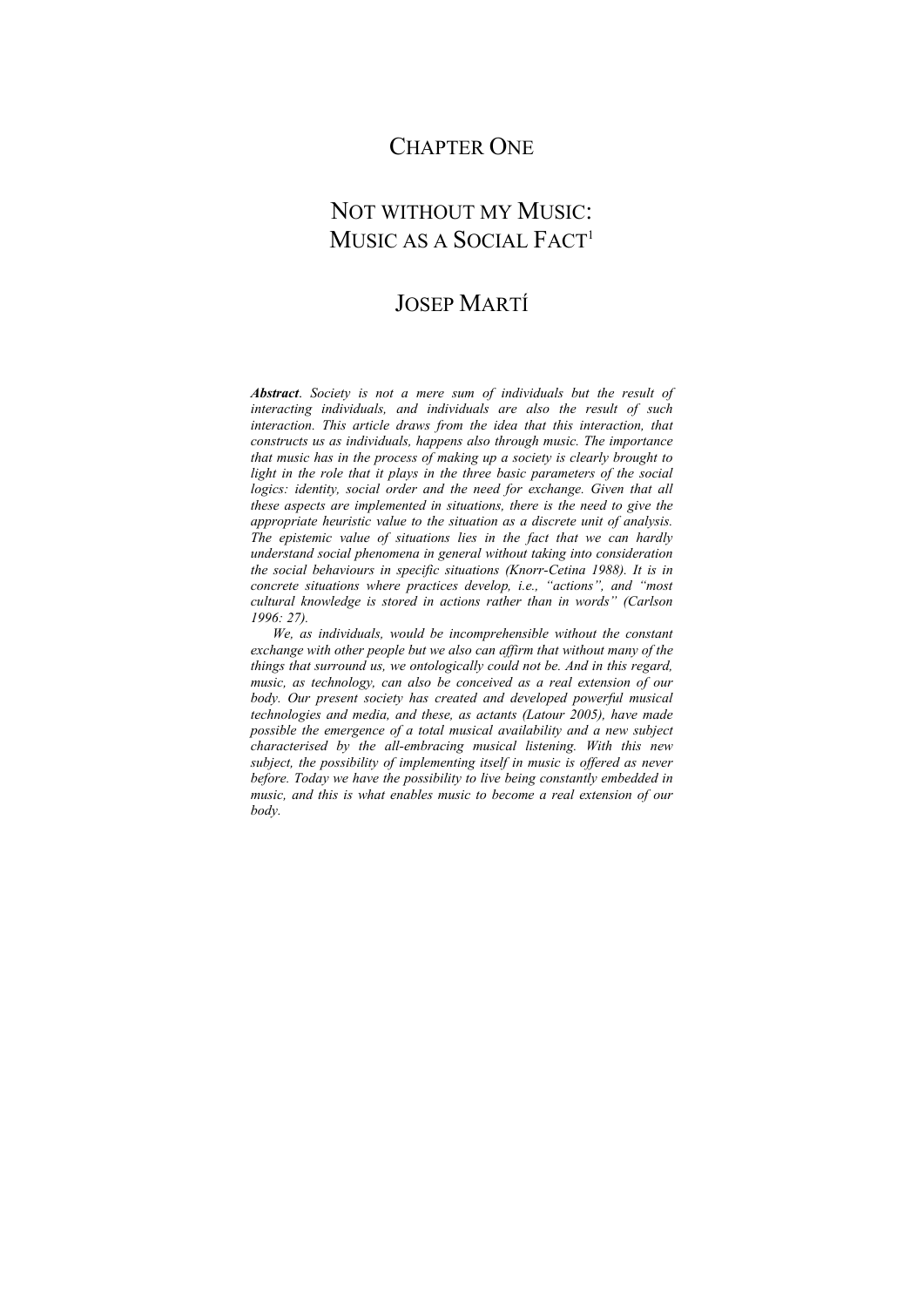#### **1. Introduction: Society and the individual**

We know that there are two key concepts in anthropology, culture and society: two concepts which, in fact, cannot be understood one without the other. And if anthropology is interested in music and this discipline can make important contributions to its study, it is precisely because music is culture and at the same time a social fact.

There is no individual without society, nor a society without individuals. The isolated individual is a mere abstraction, and the very idea of society presupposes that it is made up of individuals. This pair of concepts, society/individual, has been traditionally understood as a dichotomy. For Durkheim, for example, to take a very classic case, human beings first and foremost are social animals, and it is precisely the social aspects to which Durkheim gave primacy. Here an ontological distinction occurs between the individual and society. Society is not understood as a mere sum of individuals, but as something different, and as such it should be studied. For Durkheim, the whole (society) is more than the mere sum of its parts (individuals). Social facts can be explained only by another social fact (Durkheim 1938: 145), they are also *causally autonomous.* According to this view, society is a real—supraorganic—entity, just like a person's organism is in relation to its parts. Many anthropologists and the theoretical approaches they represent, as for instance Radcliffe-Brown or Lévi-Strauss, focused their interest on social systems and not on individuals.

This view contrasts sharply with the idea that, in fact, what actually constitutes a reality is the individual and, therefore, society is, above all, understood as a creation made by individuals. Sociologist Max Weber understood society as a more or less disorderly mass of actions carried out by separate, completely independent and self-reliant adult individuals (Elias 1978: 117). The importance given to the individual, perhaps, finds its maximum expression in so-called methodological individualism, according to which society is the result of all individual choices and decisions that people make: the total sum of all individuals living in it (Burr 1995: 65). But in fact, in all these views, as Norbert Elias criticised, we are still too attached to the *homo clausus* idea (Elias 1978: 119), the idea of the individual enclosed in itself.

Dealing with the issue "society versus individual" it is often very correctly said that it is really a false dichotomy (see, for instance, Ingold 1996: 47-80). Given that it is unthinkable to face these two realities as separate forms, it is much better to speak of a "duality". There is no individual without society, nor a society without individuals.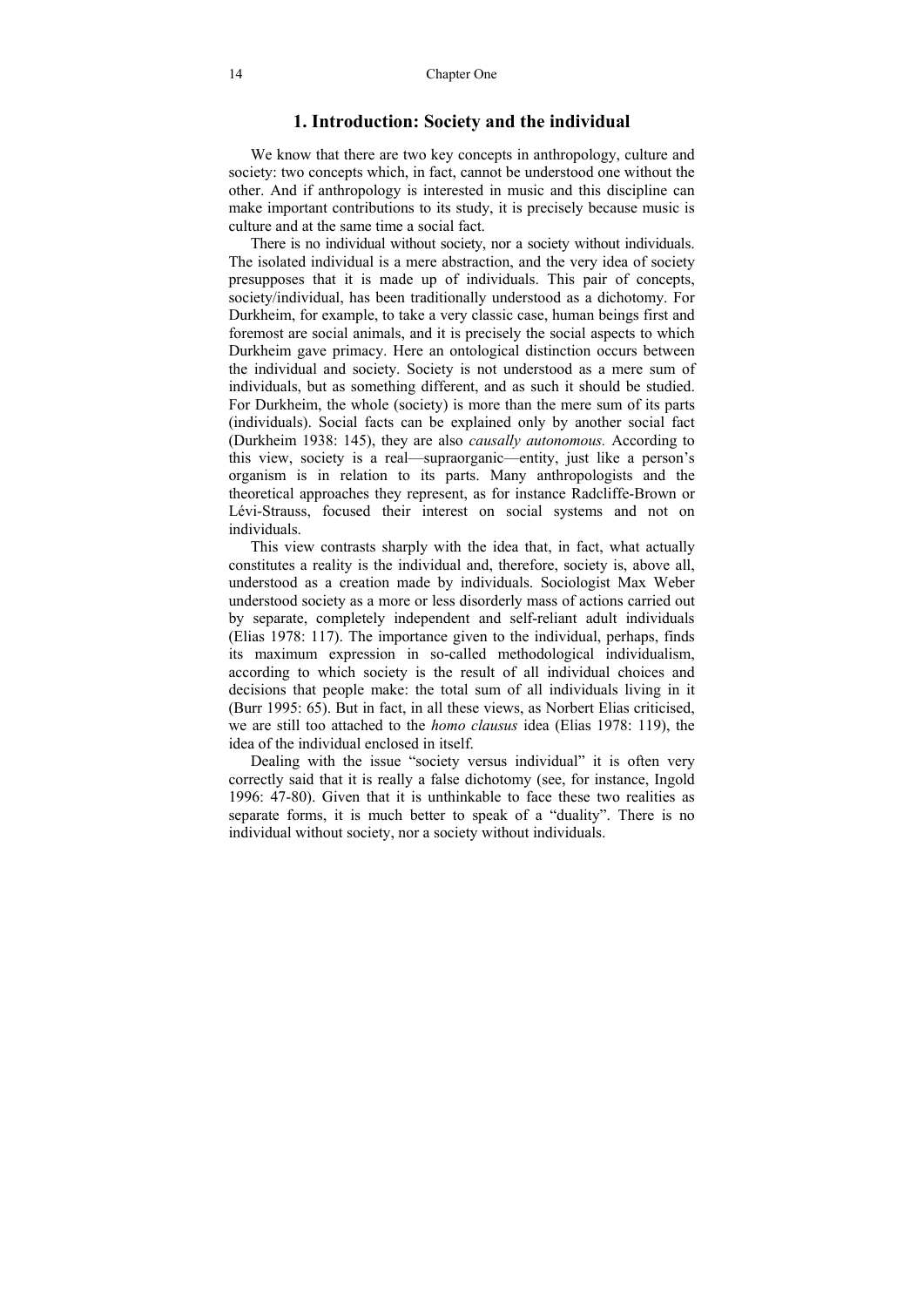All this leads us to the following idea that will be underlying throughout this text: we are making a mistake if we think that we are individuals, or individual beings, considering all that these terms embody: in fact, we are "fragments", parts of a whole. We are in and with the others; that is what we are. Each of us is the result of countless intersections with a myriad of trajectories of many people. If we consider ourselves individuals, this is primarily because of ideology, of any type: social, political, religious, etc. But what we denominate "I" or "we" are in fact only fragments, or to put it another way, according to the arguments of posthumanism, the result of the "intra-action"<sup>2</sup> with everything that surrounds us.

We can, therefore, consider the individual and society not as a dichotomy but as two different aspects of reality; each of them without its own entity, a reality which is built through interconnected spaces by which individuals emerge. From the methodological point of view, therefore, our attention should not be focused on the individual psyche or on social structures, but on the interactive processes that routinely take place between people (Burr 1995: 5). Individuals and society constitute two inseparable components of the system, and neither of them is conceivable without the other. As Albert Bandura writes

Although the self is socially constituted, by exercising self-influence human agents operate generatively and proactively, not just reactively, to shape the character of their social systems. In these agentic transactions people are producers, as well as products of social systems (Bandura 2001: 15).

The first idea that I wanted to highlight is that a society is not a mere sum of individuals (this would imply the reification of both the idea of "society" and of the "individual"). A society is the result of interacting individuals, and individuals are also the result of this interaction. And this interaction happens—among other factors—through music. Music provides one more source for symbolic interaction which—in the words of Mead (1934)—constitutes the medium and substance of culture.

The importance that music has in the process of making up a society is clearly brought to light in the role that it plays in the three basic parameters of social logics: identity, social order and the need for exchange. If music is so important to us, it is because apart from its assigned aesthetic values, it closely fits to the dynamics of each of these three different parameters.

These three parameters are consubstantial for the social nature of the human being. Identity—personal and collective—is what defines us within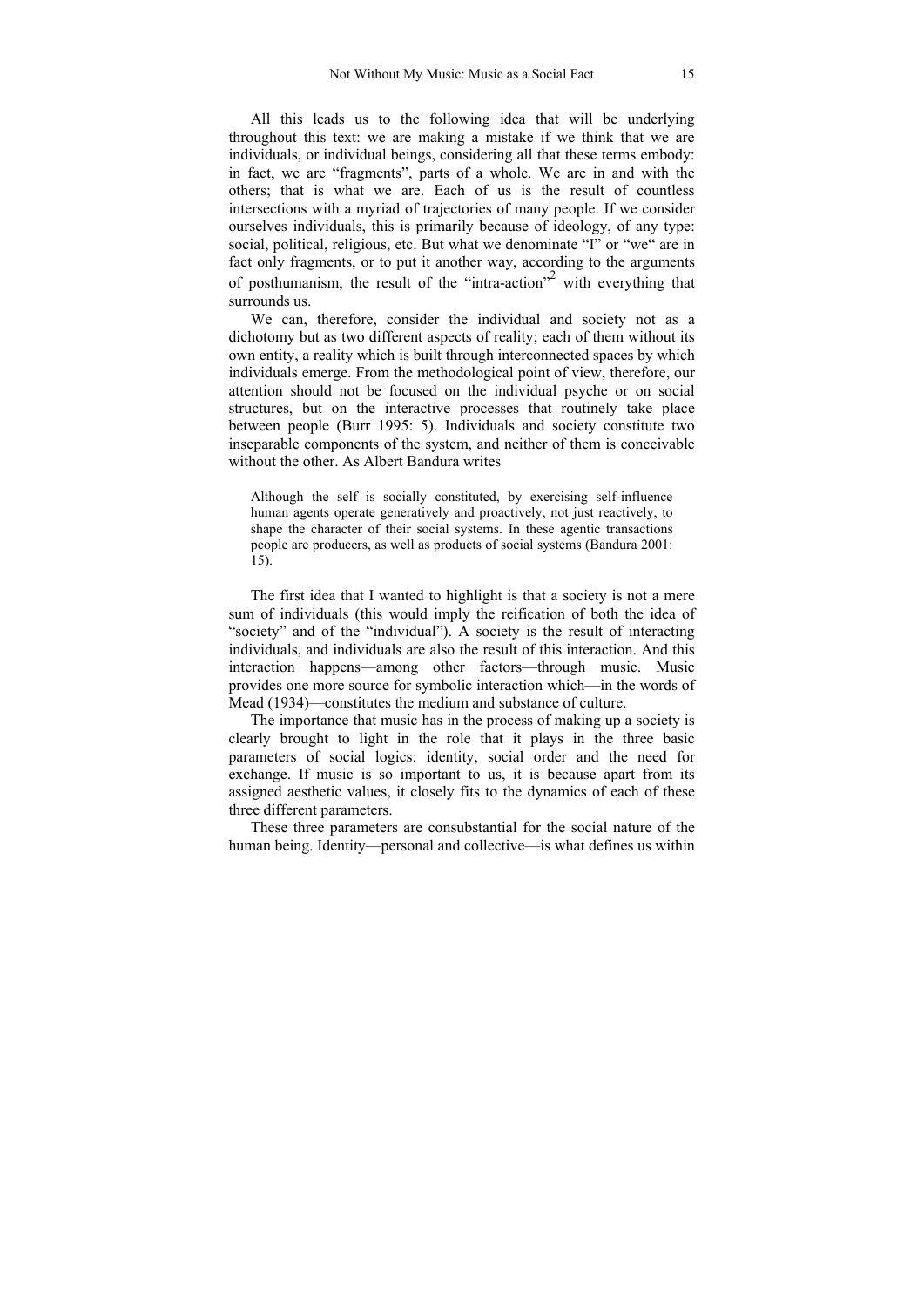#### 16 Chapter One

a community and delimits us from others. The fact that we are social beings involves organization, and one of the aspects of this organization is social order, understood as structuring forms of social relations, as a set of rules and regulations that govern the relations between different individuals and layers of a given society. And the social logic of the need for exchange has to do with the reality where individuals can only survive if they conveniently articulate relations of exchange with other members of the society. Musical practices have much to say about who we are, how it is thought of what we are or how we build ourselves, about the place we occupy in the society, about how we understand the social order and how we interact in our constant exchange of affordances. Music is not merely something about the social but rather a social life itself, something capable of structuring the social experience (DeNora 2002: 19). In fact, all these issues appeared very clear in the introduction to *The Auditory Culture Reader* in which the authors, Michael Bull and Les Back (2003: 4), talking about sound in general, reminded us that:

Sound makes us re-think the meaning, nature and significance of our social experience. Sound makes us re-think our relation to community. Sound makes us re-think our relational experiences, how we relate to others, ourselves and the spaces and places we inhabit. Sound makes us re-think our relationship to power.

This is valid for sound in general, and, therefore, also for musical practices in particular. After all, as Sterne said "hearing is a sense that immerses us in the world" (Sterne 2012: 9).

#### **2. Identities**

At the beginning of 2015, when I was working on this issue, Ibrahim, a young man in his twenties living in Barcelona told me the following story: On a Saturday night he was driving his car with three friends with the car radio on, as he usually did. It was the time when clubs close and suddenly a police control stops them. The driver opened the window and the officer, after having a look inside, let them leave without asking for documents or doing the usual blood alcohol test. Ibrahim and his friends' interpretation was that if the police let them go without doing any checks, it was simply because at that moment, by chance, the radio station was broadcasting classical music. With another type of music—he said—he would have been subjected to checks.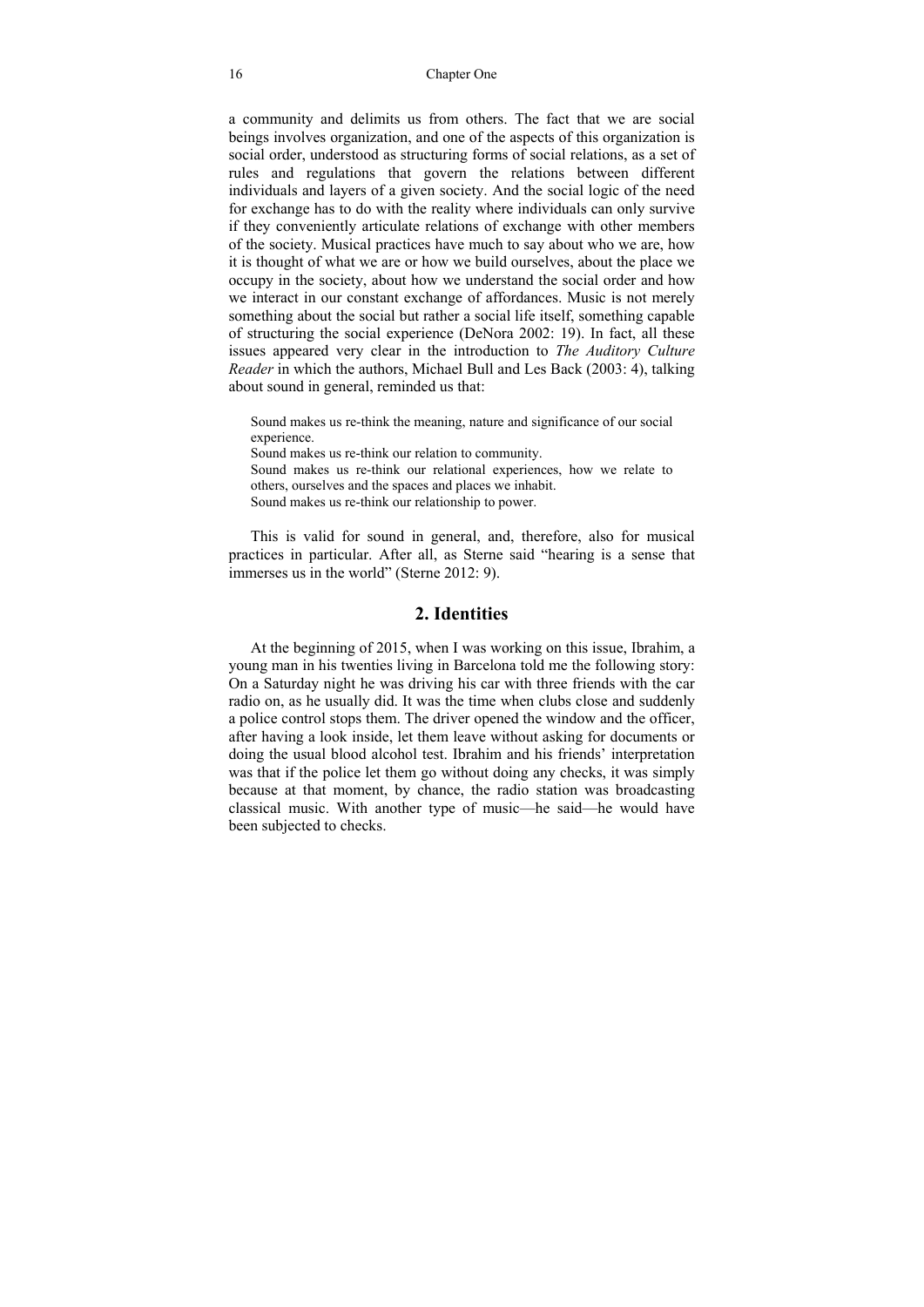Whether or not this was the reason why the officer did not carry out checks on the driver, the fact is that the very idea of thinking about this possibility is already very indicative. Music—as a true actant (Latour 2005)—would have conditioned the police's behaviour. This anecdote is suggestive enough in order to stimulate some reflections worthy of interest and that can perfectly serve us to begin to think about music and the social.

The first of these reflections has to do with the potentiality that music holds for suggesting identities. Assuming that the suppositions of Ibrahim and his friends were correct, the police officer deduced by the type of music that was heard in the car that its occupants had nothing to do with those young people who after enjoying the night life carelessly take the wheel with an alcohol-soaked body<sup>3</sup>. They were not suspected of disorderly behaviour. The issue of "music and identity" is a recurring theme in musicological literature within recent decades<sup>4</sup>. The question of identity is relevant to the musicologist. All at once, we can think that if there is music that young people like, if there is music that we reject or even despise, if there are kinds of music which are expensive, or kinds of music that are considered authentic or not, there are issues that among other things have much to do with identity.

We listen to music because we like it. But we also listen to music because we reflect ourselves in it through the socially attached meanings. We identify ourselves with it and performing as "musical personae" (Auslander 2006) we build and/or reinforce our identities. Often, the idea of musical identity is understood quite vaguely or in a very generic manner, conflating it with musical tastes. One thing is that a determined music is pleasing, and another that people identify or are identified with it. Properly speaking, if we associate music with identity it is because we give representational value to this music, music which is socially understood as pertaining to an identity, whether collective or individual. This is what happened in the aforementioned example of those young people in the car. The police associated the music they were listening to with a type of personality that did not arise suspicion as to be so irresponsible to take the steering wheel with a higher blood alcohol level than that allowed.

Today we will all more or less agree on the fact that it is the theoretical process model that sheds more light on the issue of music and identity. Musical practices play an active role in the construction, negotiation and transformation of identities (Born and Hesmondhalgh 2000: 31), whether individual or collective. Identity simply means a defined self within a social reality.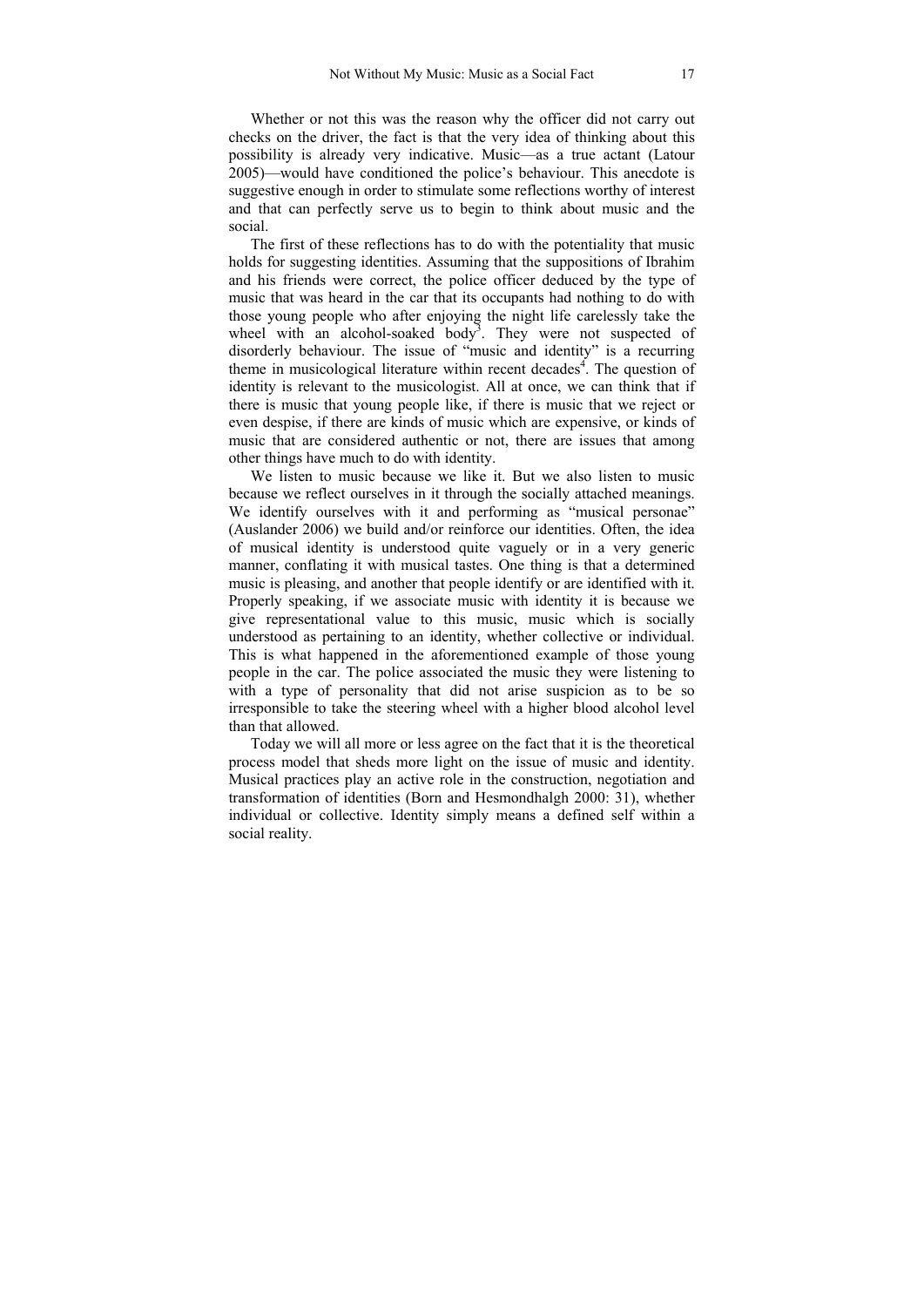At the individual level, therefore, music can be understood as a technology of self that contributes to the construction and maintenance of identity in everyday life (DeNora 2000: 47). But at the level of the social perception, that old homological model, once rightly discredited due to its mechanistic and deterministic nature (Born and Hesmondhalgh 2000: 31), is still somehow valid at least in order to explain such perceptions as that of the police who stopped Ibrahim's car.

Individuals develop a sense of identity from their interaction with others (Blumer 1969, in Schneider 2010: 7). The self, therefore, is at the same time individual and interactional, since it arises within the internal/external dialectical identification relationship (Jenkins 1996: 71). For this reason, far from conceiving identity as an essence, any identity of a person at a given time is the result of the contact maintained with many other personal trajectories: all those that have been interacting throughout their life. In fact, we perform our identities, and the very idea of "performance" implies a dialectical game between the performer and those for whom we are performing, so that these interactions contribute to configure identities. In the system where human beings are, as Hayles said, subjectivity is emergent rather than given, distributed rather than located solely in consciousness (Hayles 1999: 291). Moreover, as Hartmut Rosa wrote (2013: 145), our sense of *who we are* is also a function of our relation with space, time and objects of our environment, and music belongs to this environment as well. Music is a sonic flow, created and/or perceived with aesthetic purposes, which can perform functions that go well beyond these purposes, a sonic flow that affects us. Understanding music as an "actant" in Latour's terms, we can be sure that music cogenerates our identities and more now that, due to technological possibilities, we are continually immersed in sound flows of all kinds as never before.

In part, we perform our identities through the powerful music technology. And when we speak of "technology" this should not be understood as something that is simply added from the outside of the body. It is something that adds to it while it qualitatively alters that very body (Manning 2006: xxii). Let us not forget that, as Jenny Sundén wrote, "Far from being natural, pre-technological, or in any sense pure, bodies are on a fundamental level technologically produced" (Sundén 2015). This is what allows us to understand the human being as a "prosthetic" creature (Wolfe 2009: xxv).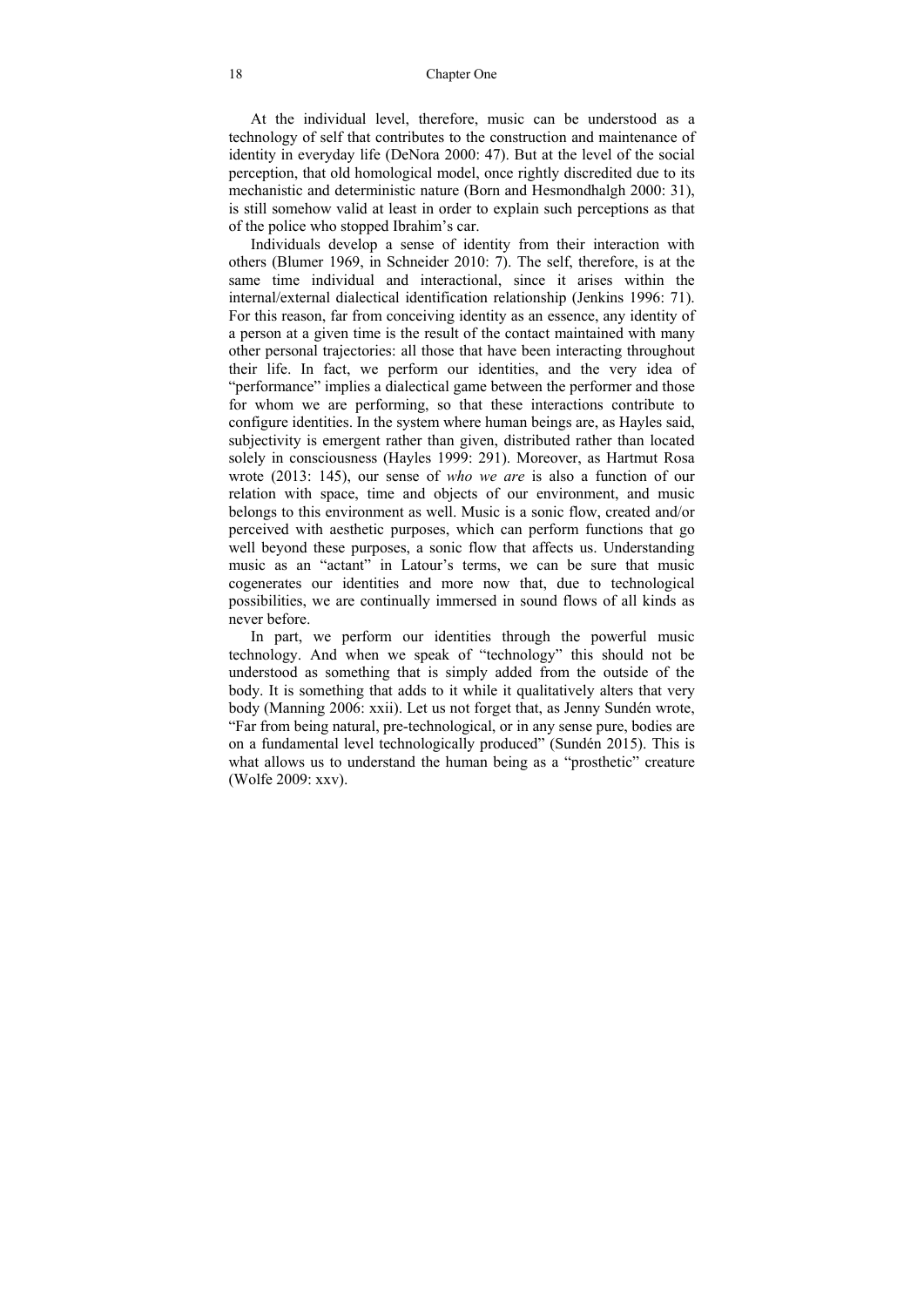#### **3. Social order**

The fact that we are social beings involves organisation, and one of the aspects of this organisation is social order, understood as structuring forms of social relations, as a set of rules and regulations that governs the relations between different individuals and layers of a given society and that confers a certain stability to this social system. That is, those socially shared cognitive assumptions about the reality of the social world, which are taken for granted (Garfinkel 1967; Mouzelis 2008: 15). This social order, among other things, governs the relations between the different layers of a given society and therefore, the established hierarchical relation as well. In the same way as it happens with identity, the role that music plays in this social order is not merely to reflect it but also to contribute to its creation and maintenance. In fact, music and social order are in a relationship of mutual co-production (DeNora 2003: 38).

The fact that here in the West we very often parcel up our musical universe in the general fields of "classical music", "popular music" and "folklore or traditional music" is a paradigmatic example of this close interlocking between music and social order (Martí 2000: 221 and ff.). The boundaries between these three different fields separate, not only because the concepts of "classical music", "popular music" and "traditional music" may correspond to some objective data of reality but also because we attach to each of these demarcation lines a concrete semantic quality in accordance with our social narratives and values.

This tripartition can hardly be understood without considering two of the most powerful driving forces that have moved Western society over the past three centuries: class struggle (music of the rich versus music of the poor) and nationalisms (our music versus the music of the other). Distinctions between "classical", "popular" and "traditional music" go far beyond the strictly sound world, and to listen to a kind of music which is explicitly understood under one of these labels, to attend a concert, to feel oneself as belonging to the corresponding semiotic community of this kind of music means in one word to put into practice the values and meanings that these kinds of music imply. The categories of "classical", "popular" and "traditional" are part of the social order in general, and they are in fact valid not only for the music scene.

The powerful symbolic universe that is linked to musical practices is an effective tool for building, maintaining or also, of course, modifying or destroying this social order. Through music people have contributed to the construction of national social orders, social orders of class—remember what Bourdieu said when referring to France: "Nothing more clearly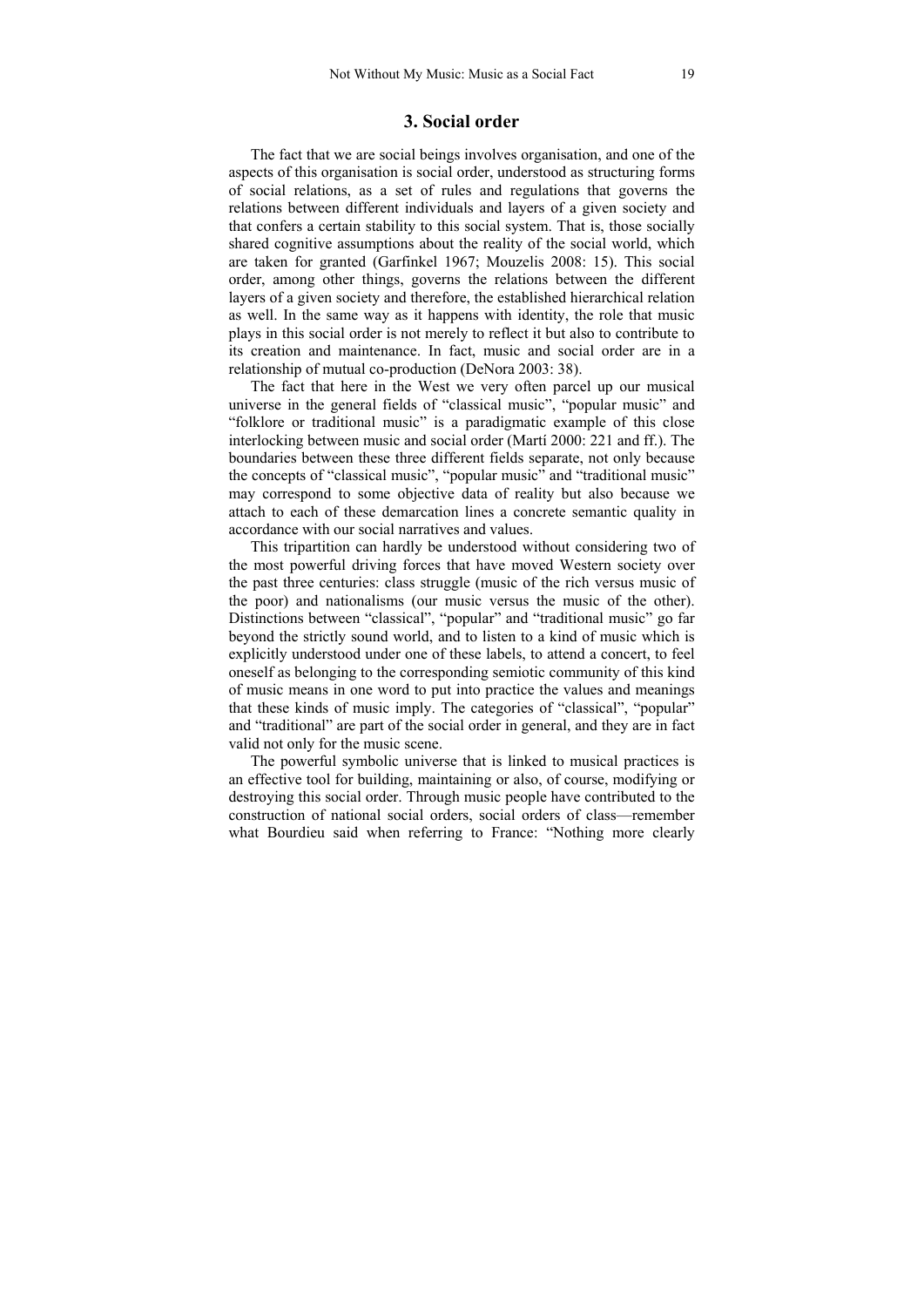affirms one's 'class', nothing more infallibly classifies, than tastes in music" (Bourdieu 1984: 18)—social order of gender, etc. And through music this social order can also be subverted. During slavery, the fact that slaves in America "had music" was, for example, an argument used by abolitionists to advocate for the humanity that was denied them, subverting in this way the social order that justified the exploitation of Africans (Cruz 1999: 159). Bohlman explains that the members of the southern Hindu caste of drum builders, which receive the name of "pariah", use their specialised musical knowledge to subvert the caste hierarchy (Bohlman 1999: 21). Examples like these are inexhaustible, that is why Jacques Attali rightly said that "With music is born power and its opposite: subversion" (Attali 1985: 6).

Social order is a very broad concept. If in the macro level we can say that music helps to create and maintain social order, it is also easy to see its importance in concrete situations of social interaction. Music, because of all that it might connote, is able to implement determined regulations, norms and values in a given situation. This is what we refer to in one way or another when we say that music "creates" ambiances<sup>5</sup>. As Tia DeNora tells us, music is the kind of cultural material through which scenes that regulate and structure situations of social interaction are constructed (DeNora 2000: 110); scenes, that allow or facilitate certain types of agency, different types of fruition and ways of being (DeNora 2000: 123). In this sense, music is one of those elements that constitute "the toolkit" (Swidler 1986: 273) for giving meaning to daily life situations, something that is particularly evident in the use of background music.

I think that we can get closer to this functional dimension of music if we use analytical categories that give due weight to situationality. When speaking of music and social order it is especially relevant considering the fact that it is not only the sound flow which plays an important role in this but also the situation in which it is produced and the situationality that is created by the musical practices. Recalling now the anecdote of the young people who listened to music in the car, this image seems particularly powerful to me. We all know that the car is really a very suitable place for music listening. Modern technology produces a high quality of sound, and the insulation of the car interior also allows us to enjoy music at a high volume, which is not always possible at home<sup>6</sup>. And this image of the four boys in the car immersed in a sound stream leads us easily to the idea of the "sonotope", a concept that, adapted to the needs of the musicologist, may be of some help.

To speak of "sonotope" means to delve into the conceptual framework of the "soundscape", something that may be defined as the sonic energy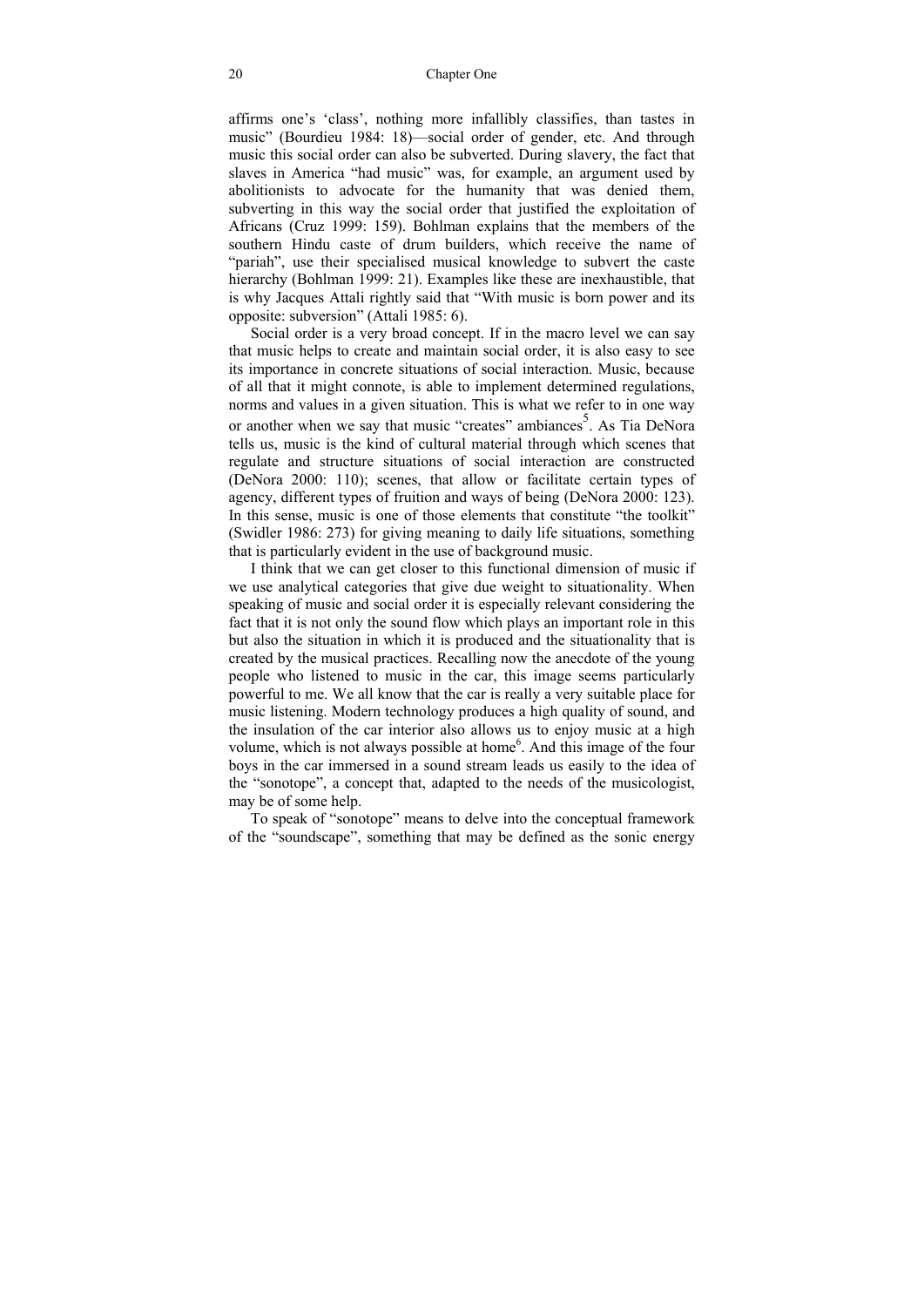generated in a particular landscape, being the result of the overlapping of different sound sources (Payne et al. 2009). When we speak of "soundscape" we think especially of how the acoustic environment is perceived, understood and interpreted. A soundscape is, therefore, a perceptual construct and at the same time a physical phenomenon (Farina 2014: 4). It implies a subjective and objective reality as well. In the same way as ecology speaks of "ecotopes" or biology of "biotopes", understanding the latter as an area of uniform environmental conditions providing a living space, we can speak of "sonotopes". A sonotope can be defined as the totality of sounds that occur in a specified time and place, regardless of geophonies, biophonies or anthropophonies (Farina 2014: 1). A sonotope is conceivable as a system; as such it presupposes the interaction of diverse elements and emergent properties as well.

According to this, any musical event may be conceptualised as a sonotope in which, among other possible detectable sound flows, anthrophonies of a musical nature occur. In the case of the anecdote of the young people in the car, the music from the radio would share space with the noise of the engine, occasional conversations of passengers, the noise coming from the outside, etc.

A concert that takes place in a concert hall may be conceptualised as a sonotope. In addition to the musical interpretation of the orchestra, this sonotope is also made by many other sound elements: a cough from the public, applauses, the bravos, the noise produced by someone unwrapping a candy, the breathing of an aged person sitting next to us, the sudden ringing mobile, the people murmuring somewhere in the front row, etc. Sounds that reach their maximum prominence in John Cage's known piece *4'33''*.

The way these different sounds that share the situation with the main source of sound (music itself) are understood and valued is highly indicative of the significance and social use of the musical event in question. The balance of the different sound flows that occurs in a sonotope can be very different according to the concerned musical event. We only need to compare the symphony concert in a concert hall with a rock performance taking place in a big open place or with a pub in where meanwhile some are listening to live music, and other people are chatting and drinking at the bar. The control, tolerance or willfulness in producing those secondary sounds, i.e. not explicitly of musical nature, is not the same in the aforementioned examples, and it has to do with many of the different aspects that concern the musicologist: the listening model, the significance given to the event and the type of music that takes place in the scenario, the relation between musicians and audience, etc. A rock concert